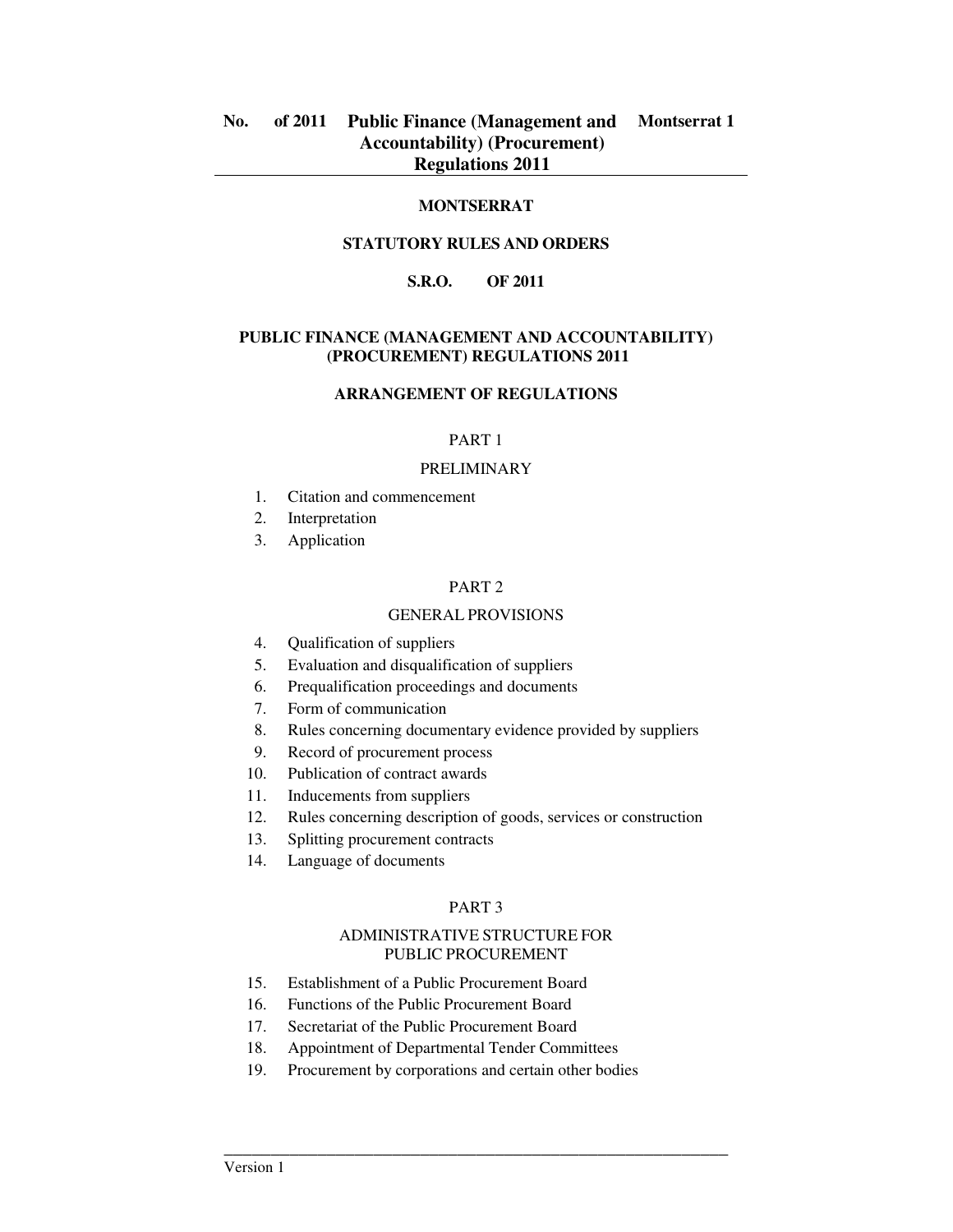## PART 4

### METHODS OF PROCUREMENT OF GOODS, CONSTRUCTION AND SERVICES AND CONDITIONS FOR USE

- 20. Open tendering
- 21. Restricted tendering
- 22. Request for quotations
- 23. Single-source procurement

### PART 5

## PROCEDURE FOR OPEN TENDERING

#### *Subpart I – Invitation to Tender*

- 24. Procedure for soliciting tenders
- 25. Two-stage tendering
- 26. Tender or solicitation documents
- 27. Clarification and modification of tender or solicitation documents

#### *Subpart II – Submission of Tenders*

- 28. Submission of tenders
- 29. Deadline for submission of tenders
- 30. Periods of effectiveness of tenders; modification and withdrawal of tenders
- 31. Tender security

### *Subpart III – Evaluation of Tenders*

- 32. Opening of tenders
- 33. Examination and evaluation of tenders
- 34. Rejection of all tenders
- 35. Prohibition of negotiations
- 36. Acceptance of tenders and entry into force of procurement contract
- 37. Notice to other suppliers

### PART 6

# METHOD OF PROCEDUREMENT FOR CONSULTING SERVICES

- 38. Request for proposal
- 39. Contents of the request for proposals
- 40. Criteria for the evaluation of proposals
- 41. Quality-based selection
- 42. Clarification and modification of request for proposal
- 43. Single source procurement
- 44. Cost verification
- 45. Negotiations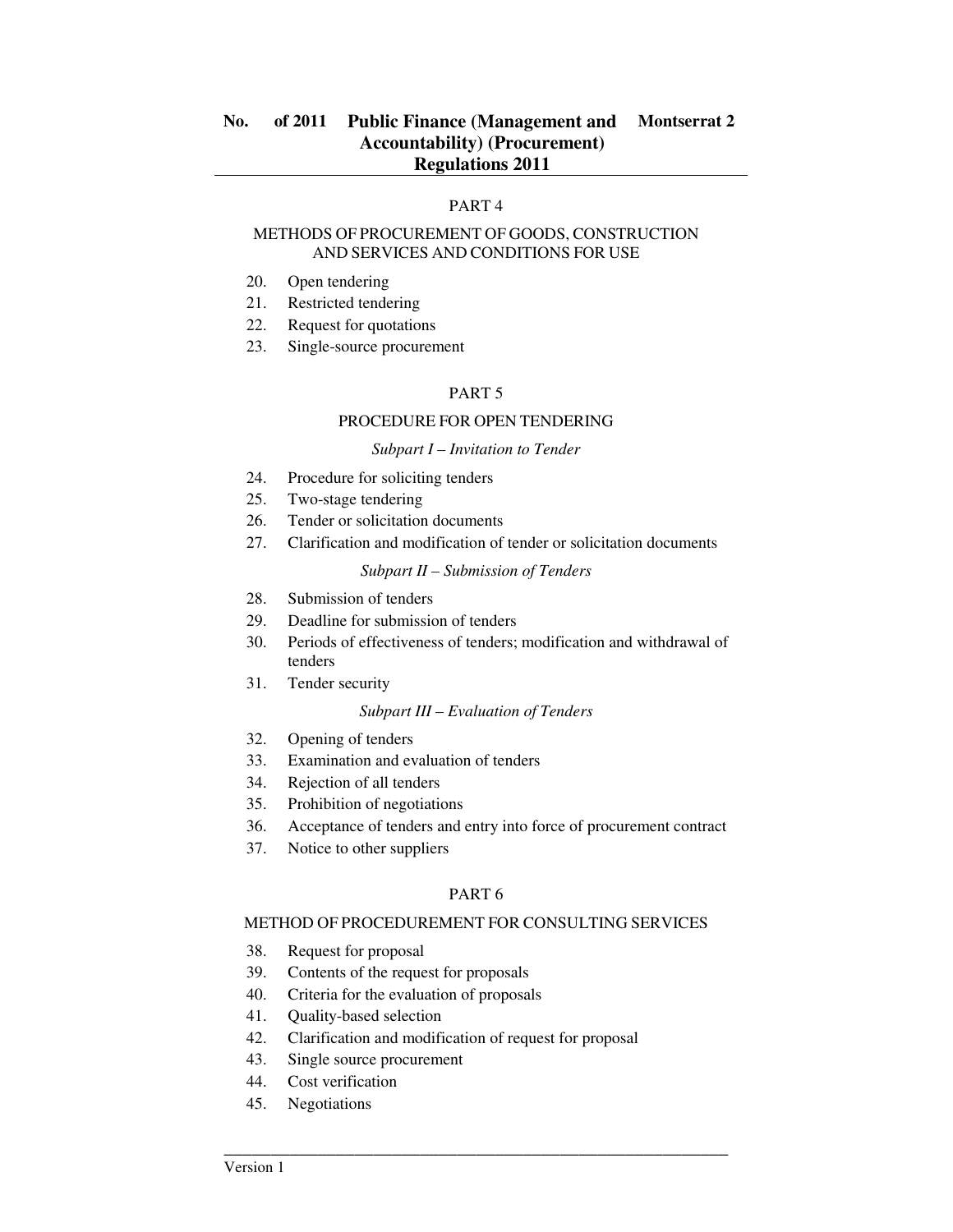# PART 7

# REVIEW

- 46. Right to Review by the procuring entity
- 47. Review by procuring entity or Complaints Commission
- 48. Appeal to Complaints Commission

# PART 8

# MISCELLANEOUS

- 49. Information to be confidential
- 50. General or special direction of the Minister
- 51. Disclosure of interest in procurement process
- 52. Meaning of "publish"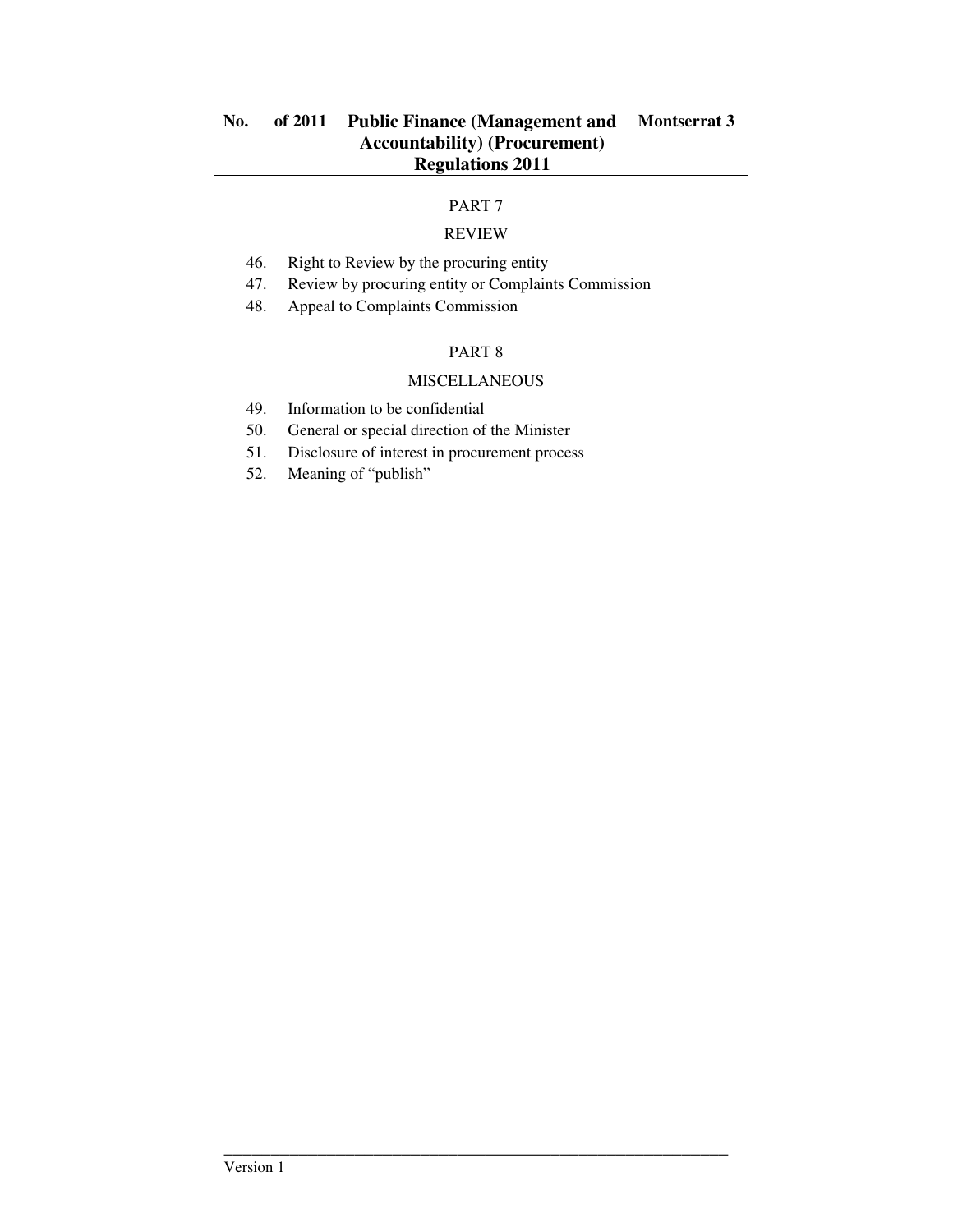## **MONTSERRAT**

## **STATUTORY RULES AND ORDERS**

## **S.R.O. OF 2011**

## **PUBLIC FINANCE (MANAGEMENT AND ACCOUNTABILITY) (PROCUREMENT) REGULATION 2011**

**THE PUBLIC FINANCE (MANAGEMENT AND ACCOUNTABILITY) (PROCUREMENT) REGULATIONS 2011 MADE BY THE GOVERNOR IN COUNCIL UNDER SECTION 58 OF THE PUBLIC FINANCE (MANAGEMENT AND ACCOUNTABILITY) ACT 2008.** 

#### PART 1

### PRELIMINARY

#### **Citation and commencement**

1. These Regulations may be cited as the Public Finance (Management and Accountability) (Procurement) Regulations 2011 and shall come into operation on

#### **Interpretation**

- 2. In these Regulations —
- **"Act"** means the Public Finance (Management and Accountability) Act, 2008;
- **"construction"** means all works associated with the construction, reconstruction, demolition, repair or renovation of a building, structure or works, such as site preparation, excavation, erection, building, installation of equipment or materials, decoration and finishing;
- **"consulting services"** means services of an intellectual nature which may not lead to a physically measurable result;
- **"Departmental Tenders Committee"** means a committee appointed under regulation 18;
- **"domestic supplier"** means a supplier who has his principal place of business in Montserrat;
- **"goods"** include raw materials, products, equipment and other physical objects of every kind and description, whether in solid, liquid, or gaseous form, and electricity;
- **"Minister"** means the Minister with responsibility for finance; and **"Ministry"** shall be construed accordingly;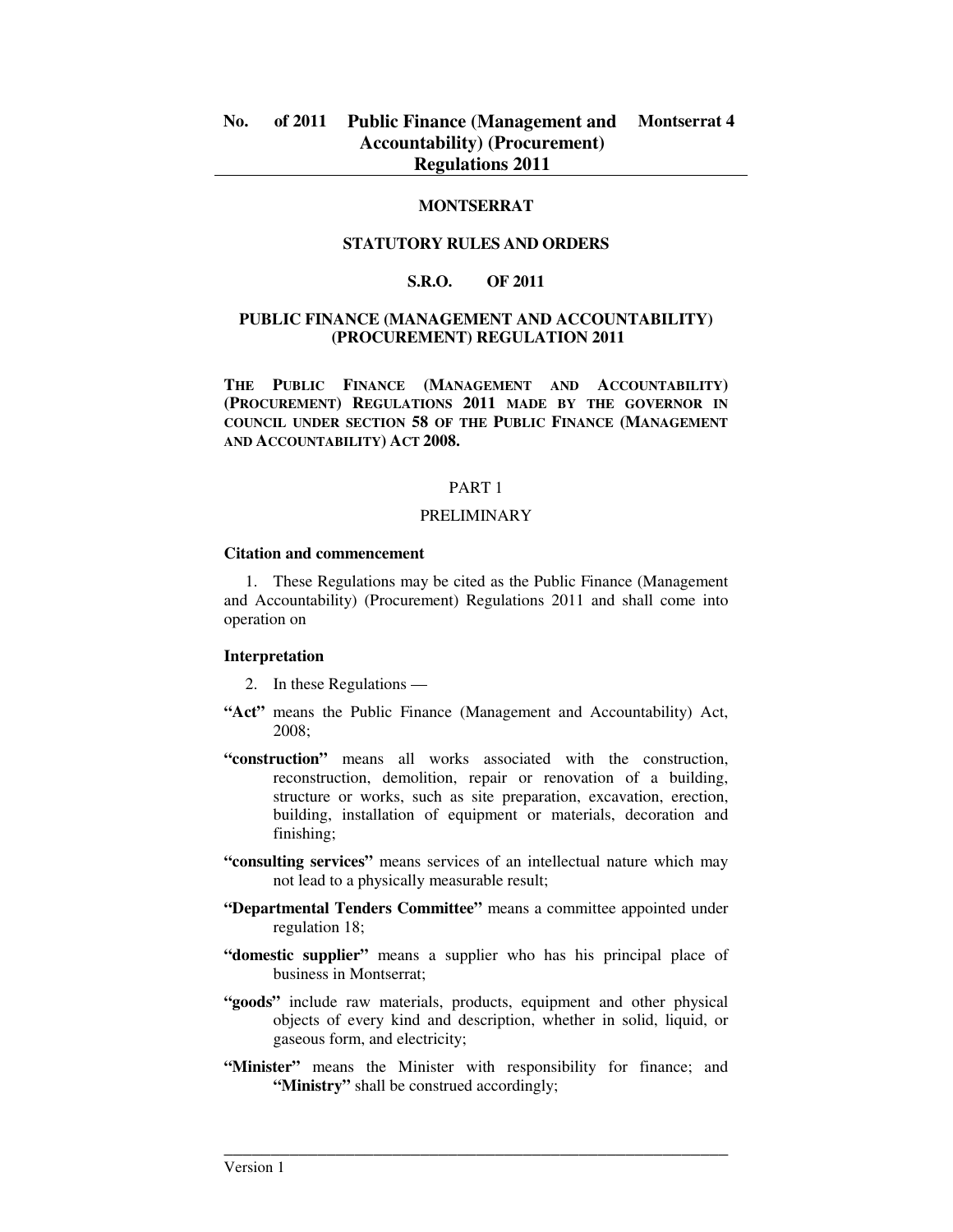- **"open tendering"** involves publicly publishing a request or invitation for tenders and considering all submissions received in response to the invitation;
- **"prequalification document"** means any document submitted to suppliers in prequalification proceedings under regulation 6;
- **"procurement"** means the acquisition of goods by any means including purchase, rental, lease or hire-purchase, and the acquisition of construction, consulting and other services;
- **"procurement contract"** means a contract between the procuring entity and a supplier or contractor resulting from the procurement process;
- **"procuring entity"** means any ministry, department, agency or other unit, or any subdivision of the Government or a public organisation that engages in procurement;
- "**public emergency**" means that a period of public emergency has been declared in accordance with section 18 of the Montserrat Constitution Order 2010;
- **"Public Procurement Board"** means the Public Procurement Board established under regulation 15;
- "**publish**" has the meaning assigned in regulation 52;
- **"services"** means services of a general nature other than consulting and construction services;
- **"supplier"** means according to the context, any party or potential party to a procurement contract with the procuring entity and includes a consultant;
- **"tender document"** or **"solicitation document"** means any document that seeks to solicit proposals, offers or quotations from suppliers at any stage of the procurement process; and
- **"tender security"** means a security provided to the procuring entity to secure the fulfilment of any obligation referred to in regulation 31 and includes such arrangements as bank guarantees, surety bonds, stand-by letters of credit, cheques on which a bank is primarily liable, cash deposits, promissory notes, and bills of exchange.

## **Application**

3. (1) These Regulations apply to all procurement by a procuring entity unless –

- (a) the procurement is for purposes of national defence, national emergency or national security; or
- (b) the regulations conflict with a provision of an international agreement.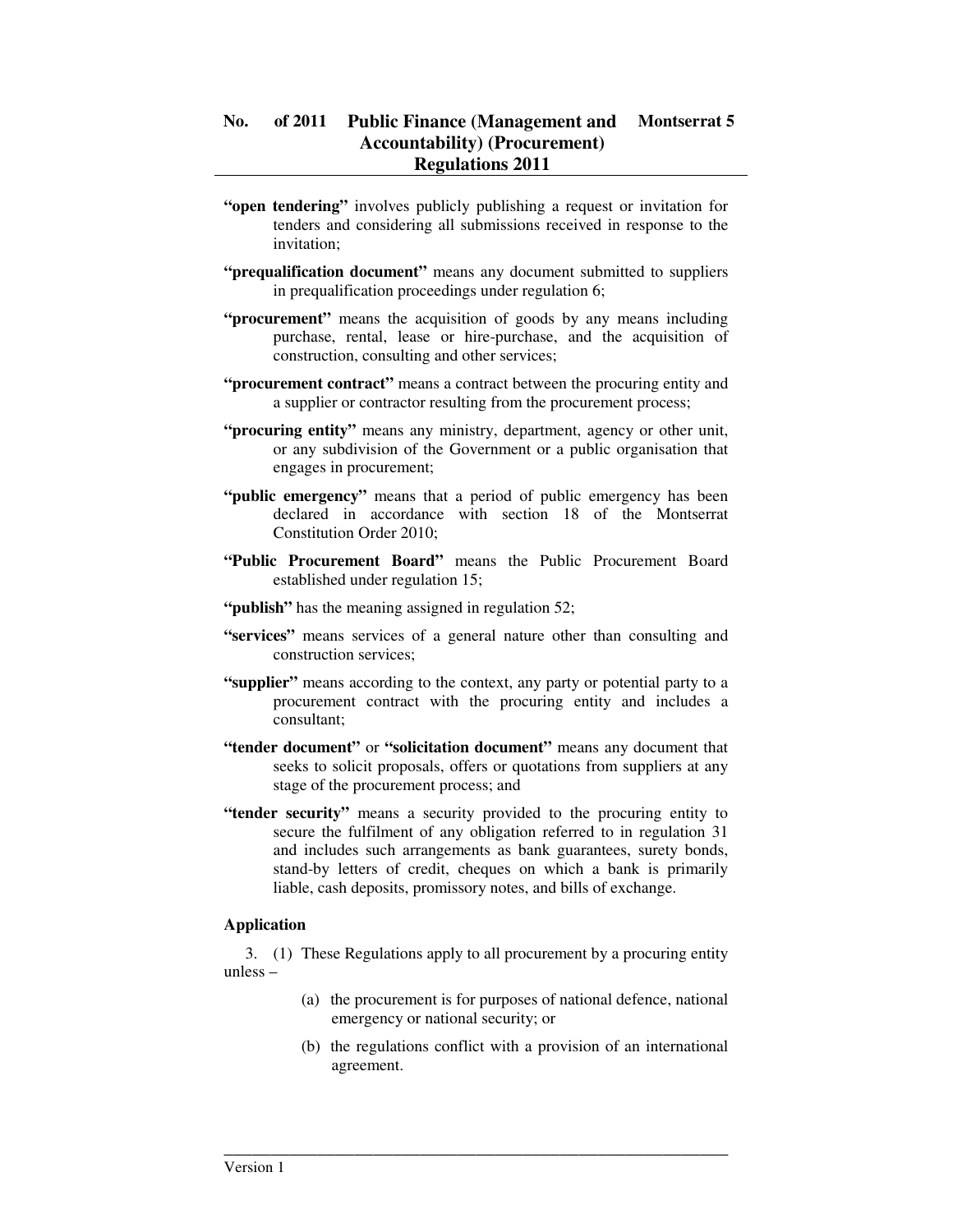(2) The application of these Regulations may be extended to the type of procurement referred to in subregulation (1) if and to the extent that a procurement entity expressly declares the application of the Regulations to suppliers when the procurement entity first solicits the suppliers' participation in the procurement process.

## PART 2

## GENERAL PROVISIONS

## **Qualification of suppliers**

4. (1) A supplier must qualify to participate in a procurement process by meeting the following criteria to the extent that the procuring entity considers appropriate in a particular procurement process:

- (a) the supplier possesses or has access to the technical competence, financial resources, equipment and other physical facilities, managerial capability, experience, and reputation, and the personnel, to complete the procurement contract;
- (b) the supplier has the legal capacity to enter into the procurement contract;
- (c) the supplier is not insolvent, in receivership, bankrupt or being wound up, its affairs are not being administered by a court or a judicial officer, its business activities have not been suspended, and it is not the subject of legal proceedings for any of the matters mentioned in this paragraph;
- (d) the supplier has fulfilled or has made substantial arrangements to fulfil its obligations to pay taxes and social security and other contributions of its employees;
- (e) the supplier has not, and its directors or officers have not, been convicted of any criminal offence related to its professional conduct or the making of false statements or misrepresentations as to its qualifications to enter into a procurement contract within a period of 10 years preceding the commencement of the procurement process;
- (f) the supplier, its directors or officers have not been disqualified from a procurement process pursuant to suspension or debarment proceedings in this or other jurisdictions;
- (g) the suppliers' past performance substantiated by documentary evidence is satisfactory and warrants serious consideration for the award of the procurement contract.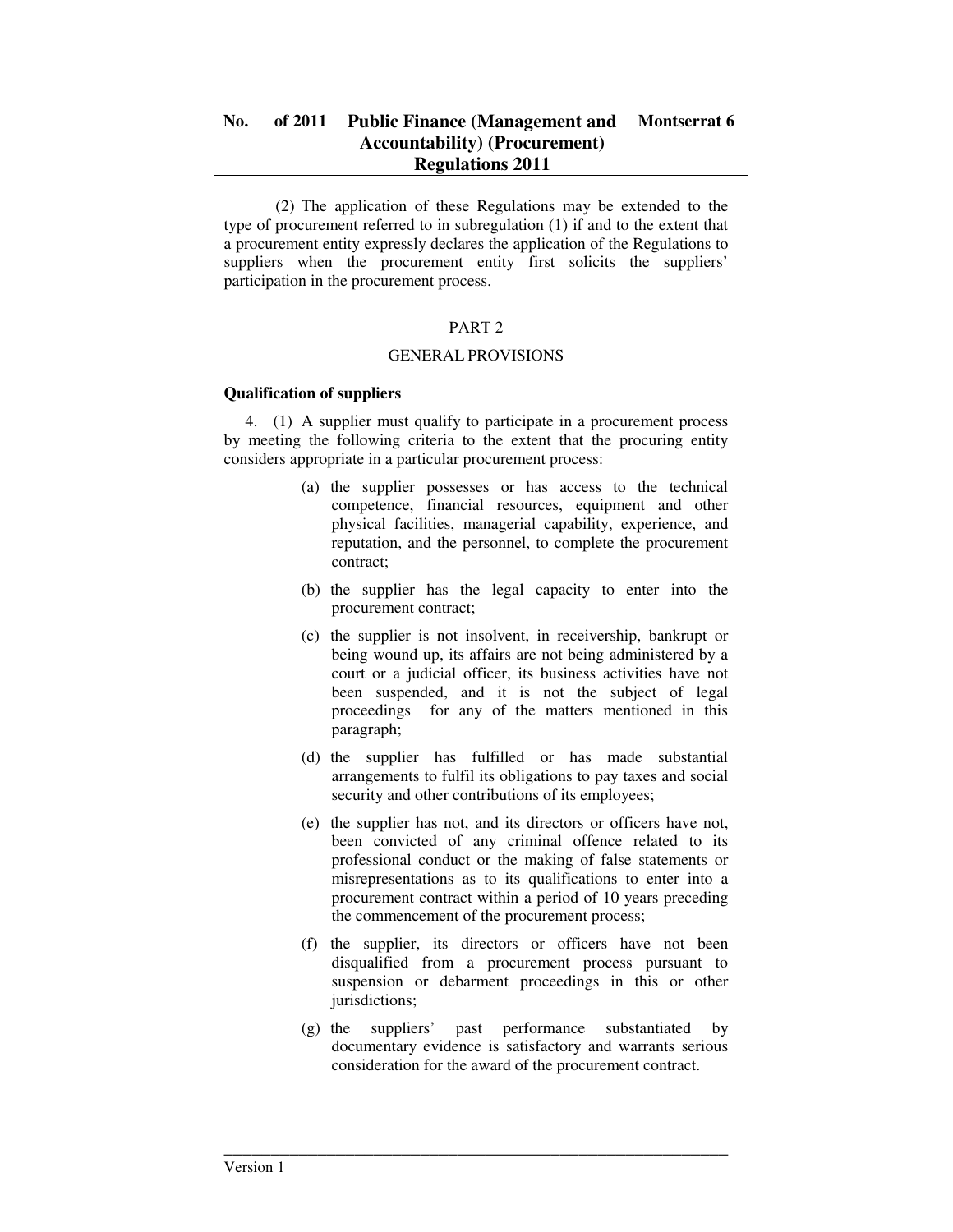(2) If a supplier is a public officer or a public officer owns or has an interest in a supplier, the public officer may only qualify to participate in a procurement process if he obtains the written permission of the Public Procurement Board for that particular procurement process.

 (3) Subject to the right of a supplier to protect its intellectual property or trade secrets, the procuring entity may require suppliers or contractors participating in procurement process to provide appropriate documentary evidence or other information to satisfy itself that the supplier is qualified in accordance with the criteria listed in subregulation (1).

 (4) The criteria for qualification referred to in subregulation (1) shall be set out in any prequalification documents or solicitation documents and shall apply equally to all suppliers.

 (5) A procuring entity shall not impose a criterion, requirement or procedure with respect to the qualifications of suppliers other than those identified in these Regulations.

 (6) The procuring entity shall not establish a criterion, requirement or procedure with respect to the qualifications of suppliers that discriminates against or among suppliers or against categories of suppliers on the basis of nationality or that is not justifiable for the performance of the procurement contract except when it is in the national interest to do so and this is expressed in the tender or solicitation documents.

## **Evaluation and disqualification of suppliers**

5. (1) A procuring entity shall evaluate the qualifications of suppliers in accordance with the qualification criteria and procedure set out in the prequalification or solicitation documents.

 (2) A procuring entity may disqualify a supplier from a procurement process if it finds that the supplier knowingly submitted information concerning its qualifications that was materially inaccurate, materially incomplete or false.

 (3) If a supplier knowingly submits information concerning its qualification which is materially inaccurate, materially incomplete or false on more than one occasion, a procuring entity may, with the approval of the Public Procurement Board –

- (a) suspend the supplier, for a period of 1 to 2 years, from being considered for any procurement contract by a procuring entity; or
- (b) debar the supplier from participation in any or a certain type of procurement process, subject to any condition it considers necessary.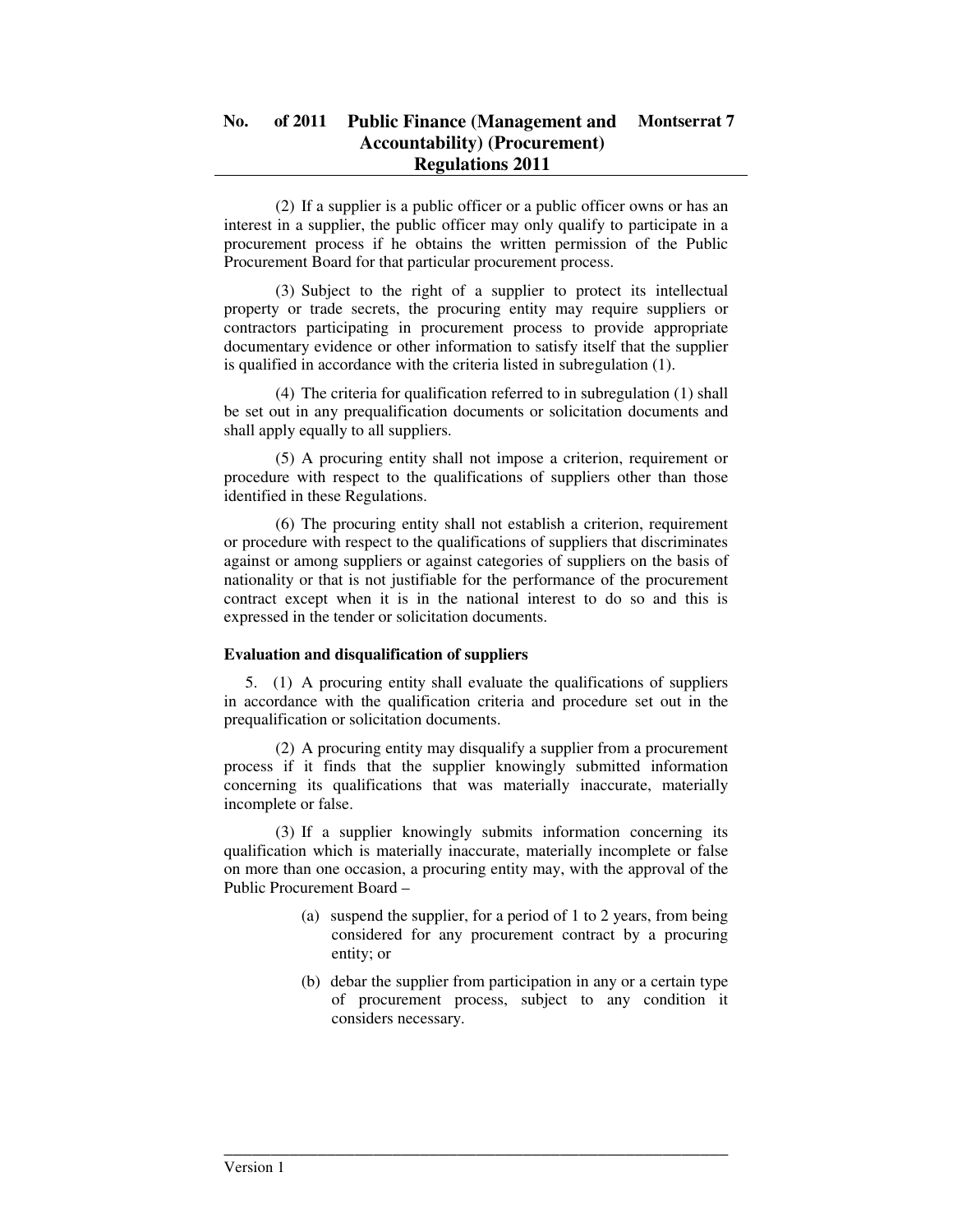#### **Prequalification proceedings and documents**

6. (1) A procuring entity may conduct prequalification proceedings with a view to identifying suppliers that are qualified prior to the submission of tenders, proposals or offers in any procurement process.

 (2) If the procuring entity decides to engage in prequalification proceedings it shall publish an invitation to prequalify which shall state –

- (a) the method of obtaining prequalification documents; and
- (b) the fee payable for the documents.

 (3) A procuring entity shall provide prequalification document to each supplier who requests them in the manner provided in the invitation to prequafity and who pays the applicable fee.

 (4) The prequalification documents shall include the following information:

- (a) instructions for preparing and submitting a prequalification application;
- (b) a summary of the required terms and conditions of the procurement contract to be entered into at the conclusion of the procurement process;
- (c) any document or other information that must be submitted by suppliers as evidence of their qualifications;
- (d) the manner and place for the submission of applications to prequalify and the deadline for submission, expressed as a specific date and time; and
- (e) any other requirements that may be established by the procuring entity in conformity with these Regulations.

 (5) The deadline for submission of a prequalification application should allow suppliers sufficient time to prepare and submit their applications but should also take into account the needs of the procuring entity.

 (6) A procuring entity shall respond in a timely manner to a justifiable query by a supplier for clarification of the prequalification documents that are received by the procuring entity within a reasonable time prior to the deadline for the submission of applications to prequalify and the response to any query shall, without identifying the source of the query, be communicated to all suppliers who received prequalification documents.

 (7) A procuring entity shall only apply the criteria set out in prequalification documents when evaluating each prequalification application and deciding whether a supplier prequalifies to participate in the procurement process.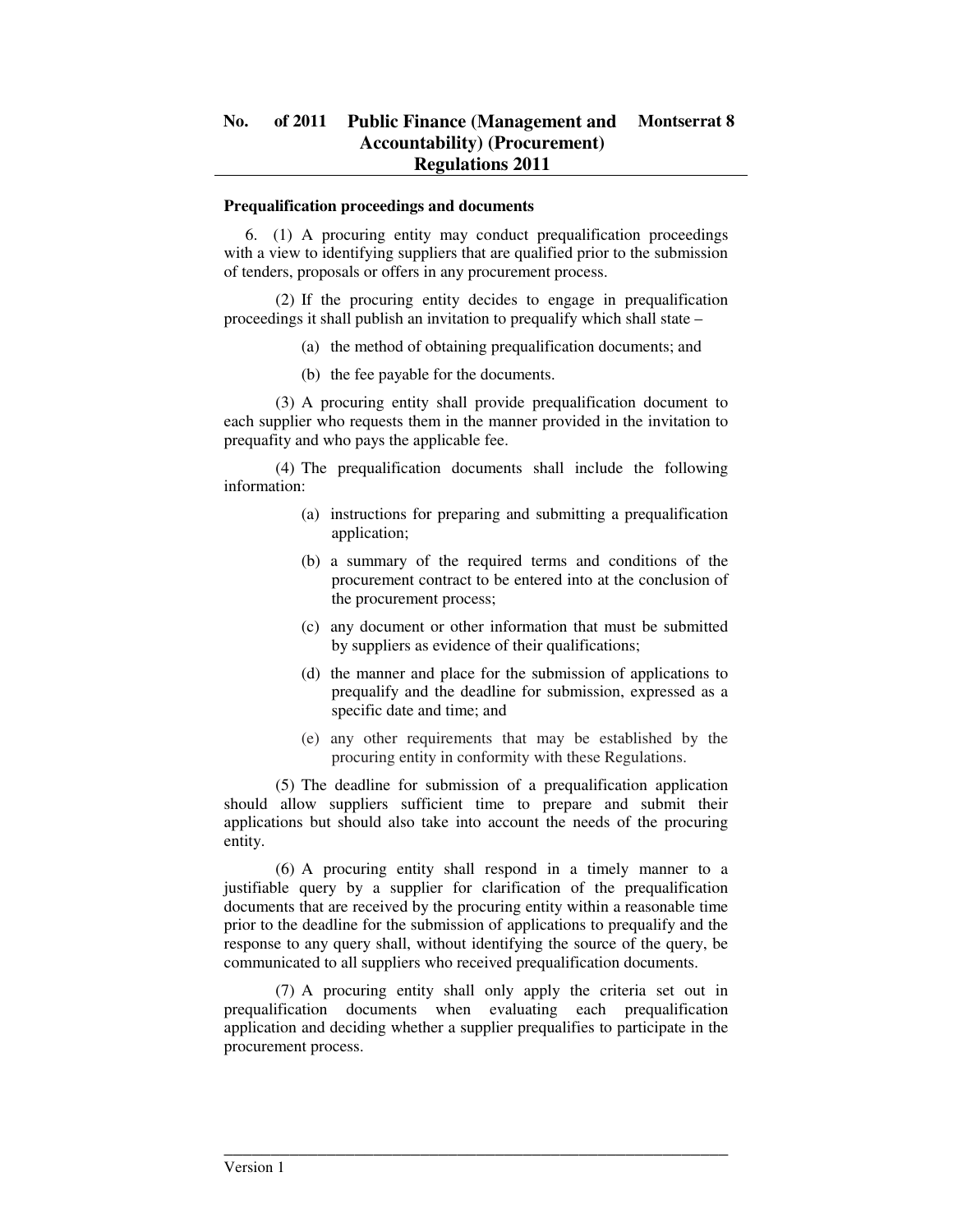(8) A procuring entity shall promptly notify each supplier that submits a prequalification application whether or not it has prequalified and shall, upon request –

- (a) make available to any member of the public, the names of all suppliers that have prequalified; and
- (b) communicate to any supplier that has not been prequalified, the grounds for its decision.

 (9) Only prequalified suppliers are entitled to participate further in the relevant procurement process.

 (10) A supplier that has not satisfied the prequalification requirements may request a review of the decision in accordance with Part 7.

### **Form of communication**

7. (1) A document, notification, decision or other communication that these Regulations require –

- (a) a procuring entity to submit to a supplier; or
- (b) a supplier to submit to a procuring entity,

shall be in a form, electronic or otherwise, that provides a record of the content of the communication.

 (2) If communication, referred to in subregulation (1), between the supplier and the procuring entity occurs by a form of communication that does not provide a record of the content of the communication, confirmation of the communication shall be given to the recipient of the communication in a form which provides a record of the confirmation.

 (3) The procuring entity shall not discriminate against or among suppliers on the basis of the form in which they transmit or receive documents, notifications, decisions or other communications.

## **Rules concerning documentary evidence provided by suppliers**

8. (1) If a procuring entity requires notarization or authentication of a document provided by a supplier as evidence of the supplier's qualifications in the procurement process, the procuring entity shall not impose any requirement as to the authentication or notarization of the documents other than those provided for by law.

 (2) The procuring entity may only require authentication or notarization of documents submitted by the lowest evaluated bidder or the bidder who has been recommended to be awarded the tender.

### **Record of procurement process**

9. (1) The procuring entity shall maintain a record of the procurement process including the following information: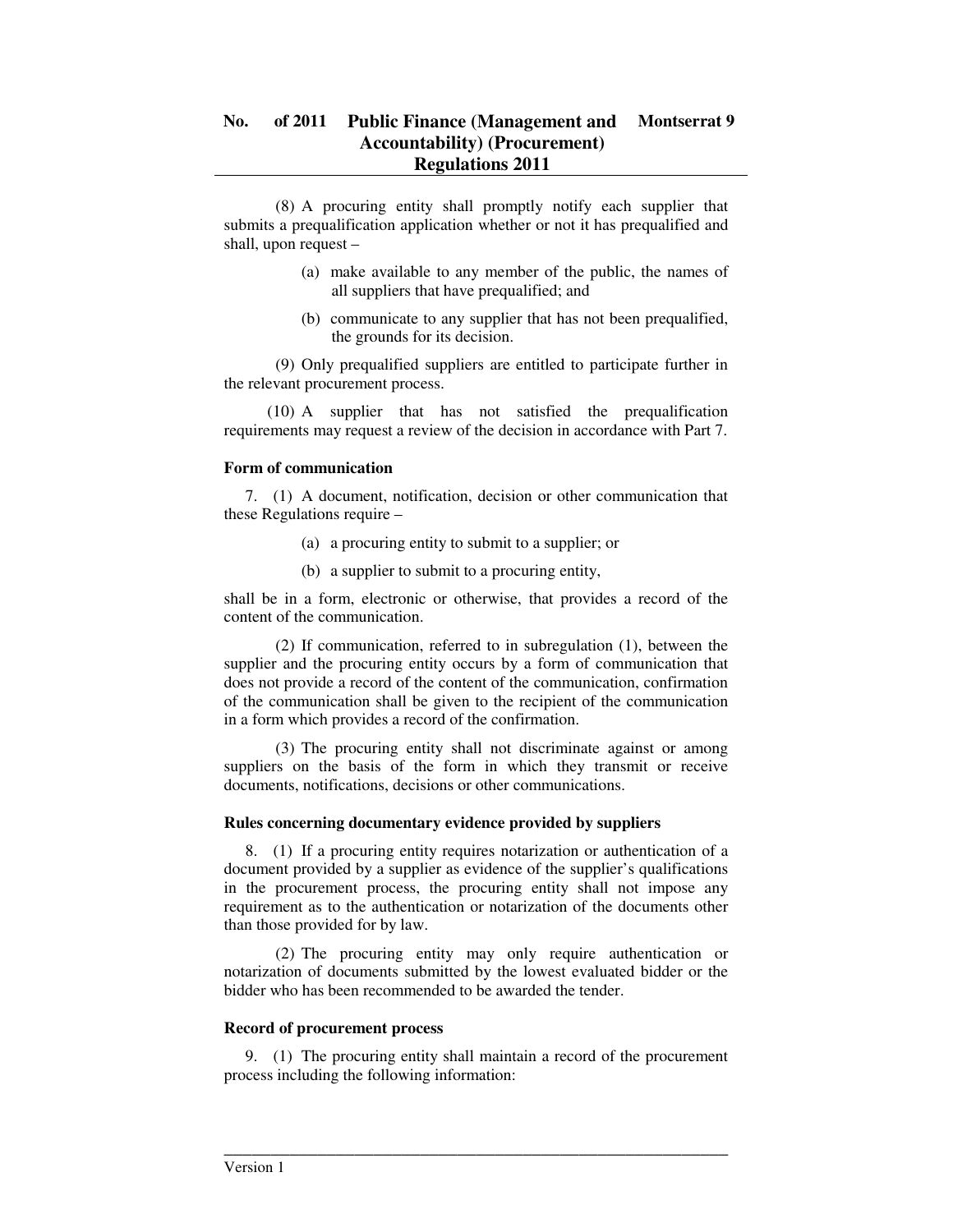- (a) a brief description of the goods, services, construction, or consulting services to be procured;
- (b) the names, addresses and other relevant contact information of suppliers that submitted tenders, proposals, or quotations, and the name and address of the supplier or contractor with which the procurement contract is entered into and the contract price;
- (c) information relating to the qualification, or lack thereof, of suppliers or contractors that submitted tenders, proposals, offers or quotations;
- (d) the price, or the basis for determining the price, and a summary of the other material terms and conditions of each tender, proposal, offer or quotation;
- (e) the means used to solicit suppliers and a record of any such advertisement;
- (f) the time and place for the opening of tenders;
- (g) the names of the suppliers or their representatives or members of the public attending the opening of tenders or proposals;
- (h) the form of tender and those pages containing the original bill of quantities for construction;
- (i) a summary of the evaluation and comparison of tenders, proposals, offers or quotations; and
- (j) any other information required to be recorded by these regulations.

 (2) The portion of the record referred to in subregulation (1)(a) and (b) shall, on request, be made available to any person after a tender has been accepted and a public notice under regulation 10 has been published or after procurement process have been terminated.

(3) The record referred to in subregulation  $(1)(c)$  to  $(i)$  shall, on request, be made available to suppliers that submitted tenders or applied for prequalification, after a tender has been accepted or the procurement process has been terminated.

 (4) The procuring entity may be ordered to disclose a portion of the record referred to in subregulation (1) at any stage by a court of competent jurisdiction, but, subject to the conditions of such an order, the procuring entity shall not disclose information –

\_\_\_\_\_\_\_\_\_\_\_\_\_\_\_\_\_\_\_\_\_\_\_\_\_\_\_\_\_\_\_\_\_\_\_\_\_\_\_\_\_\_\_\_\_\_\_\_\_\_\_\_\_\_

(a) if its disclosure would be contrary to law, would impede law enforcement, would not be in the public interest, would prejudice legitimate commercial interests of the other parties or would inhibit fair competition;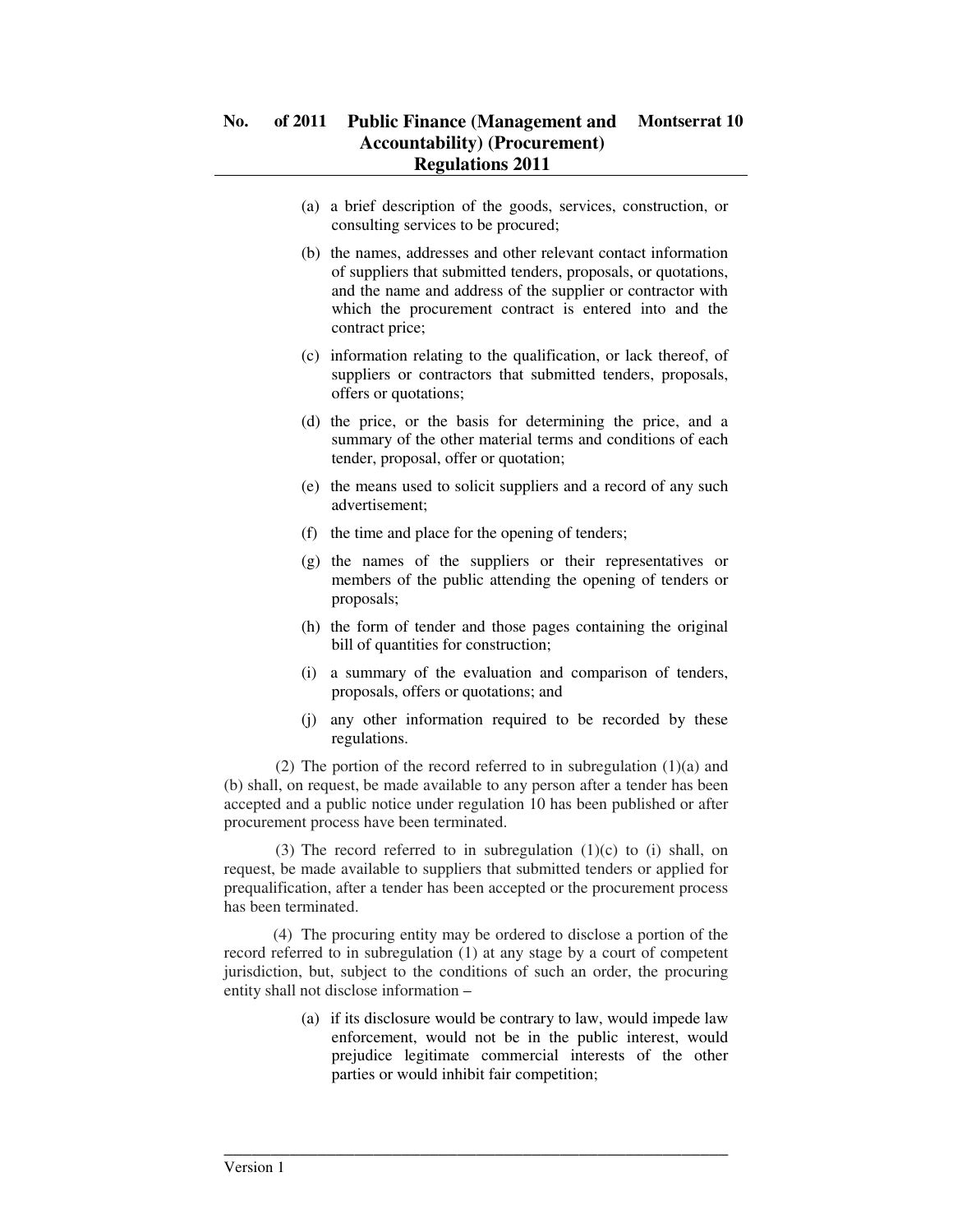(b) relating to the examination or evaluation of tender proposals, but this non-disclosure shall not be construed as preventing the disclosure of scoring sheets or rankings, or any other documents that provide a qualitative or quantitative comparison of the tender proposals.

 (5) The procuring entity shall not be liable to suppliers for damages solely for a failure to maintain a record of the procurement process in accordance with this regulation if the procuring entity has acted in good faith.

## **Publication of contract awards**

10**.** A procuring entity shall publish a notice of a procurement contract awarded within 10 days of awarding the contract, if the value of the contract exceeds \$5,000.

## **Inducements from suppliers**

11. A procuring entity or the Public Procurement Board shall reject a tender or proposal, if the supplier that submitted it offers, gives or agrees to give, to any current or former officer or employee of the procuring entity –

- (a) a gratuity in any form;
- (b) an offer of employment; or
- (c) any other thing or service or value,

as an inducement with respect to an act or decision of, or procedure followed by, the procuring entity in connection with the procurement process and the rejection of the tender or proposal and the reasons for the rejection shall be recorded in the record of the procurement process under regulation 9 and promptly communicated to the supplier.

### **Rules concerning description of goods, services or construction**

12. (1) A procuring entity shall not include or use in the prequalificaiton documents, solicitation document or other documents for solicitation of tenders a—

- (a) specification, plan, drawing and design setting out the technical or quality characteristic of goods, services or construction;
- (b) requirement concerning testing and test methods, packaging, marking or labelling or conformity certificate; and
- (c) symbol and terminology and description of goods,

if it creates an obstacle, including obstacles based on nationality, to the participation of suppliers in the procurement process.

 (2) A specification, plan, drawing, design and requirement shall be based on the relevant objective technical and quality characteristics of the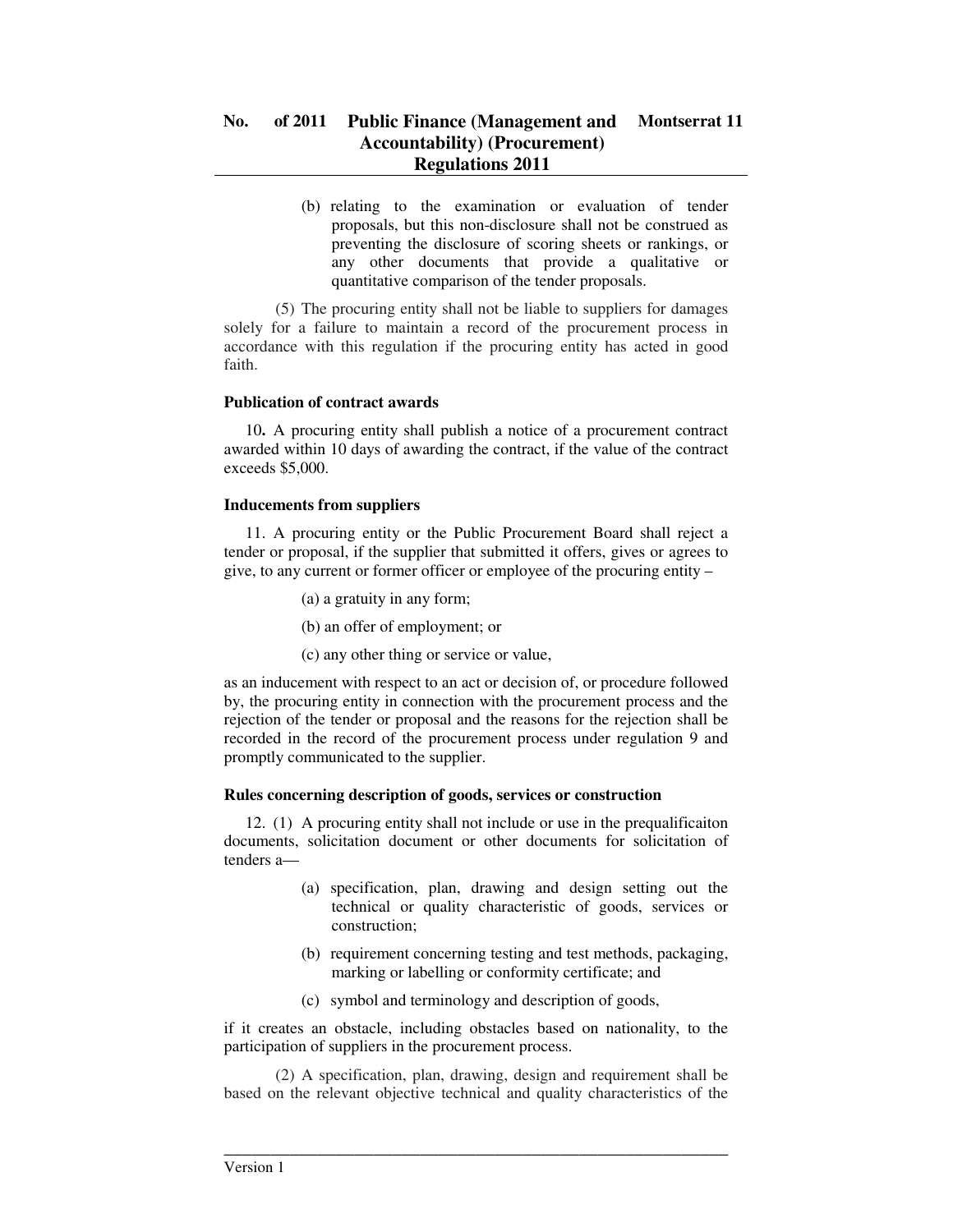goods, services, or construction to be procured and there shall be no requirement of or reference to a particular trade mark, name, patent, design, type, specific origin or producer unless there is no other sufficiently precise or intelligible way of describing the characteristics of the goods, services, or construction to be procured and provided that words such as "or equivalent" are included.

 (3) Standardized features, requirements, symbols and terminology relating to the technical and quality characteristics of the goods, services, or construction to be procured shall be used, where available, in formulating any specifications, plans, drawings and designs to be included in the documents for the solicitation of tenders.

 (4) Regard shall be had for the use of standardized trade terms, where available, in formulating the terms and conditions of the procurement contract to be entered into as a result of the procurement process and in formulating other relevant aspects of the documents for solicitation of tenders.

## **Splitting procurement contracts**

13. A procuring entity shall not split or cause to split a procurement contract or divide or cause to divide its procurement into separate procurement contracts where the sole purpose for doing so is to avoid the application of any provision of these Regulations.

## **Language of documents**

14. All solicitations, invitations to tenders and other documents required under these Regulations shall be in English and may also be in any other language that the procuring entity specifies.

# PART 3

## ADMINISTRATIVE STRUCTURE FOR PUBLIC PROCUREMENT

## **Establishment of a Public Procurement Board**

15. (1) There is hereby established a body to be known as the Public Procurement Board.

 (2) The Public Procurement Board shall consist of the Budget Director or Deputy Financial Secretary, who shall be an ex officio member, and four other members of unquestioned personal and professional integrity, appointed by the Deputy Governor as follows:

- (a) a representative from the Ministry with responsibility for development;
- (b) a person with at least 5 years legal experience;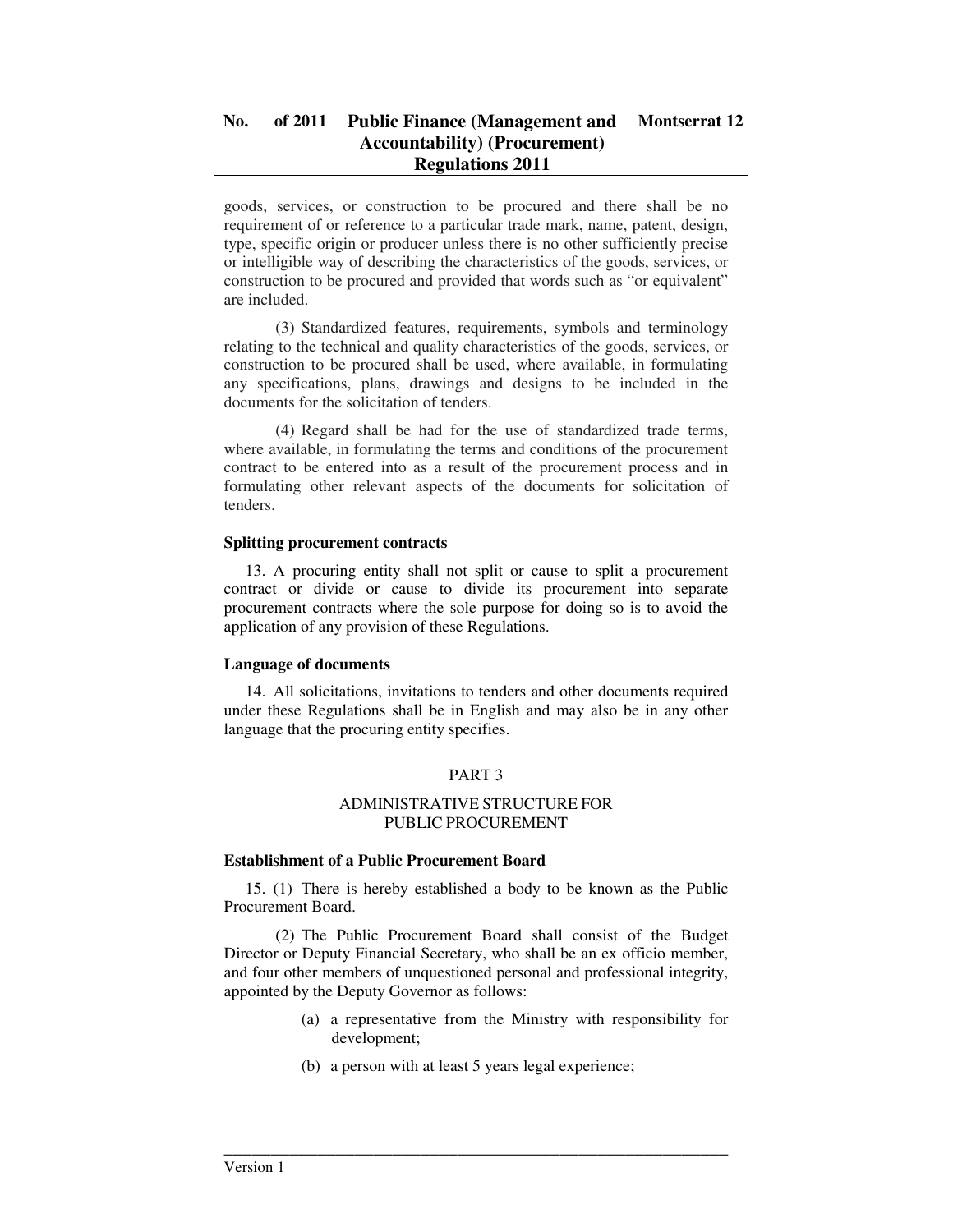- (c) a person with at least 5 years experience in finance or public auditing; and
- (d) a person who has shown competence in business or administration.

 (3) A Minister, Director, head of a department or agency or a designated representative of a procuring entity may attend meetings of the Public Procurement Board when matters concerning the relevant procuring entity are being considered but shall not be entitled to vote.

 (4) With the exception of the Budget Director or Deputy Financial Secretary, a term of membership on the Public Procurement Board shall be 3 years.

 (5) The members of the Public Procurement Board shall elect a Chairman from amongst themselves at the first meeting of the board after their appointment.

 (6) Three members, including the Chairman, shall constitute a quorum at meetings of the Public Procurement Board.

### **Functions of the Public Procurement Board**

16. (1) The Public Procurement Board shall be responsible for –

- (a) exercising jurisdiction over tenders, the value of which, exceeds \$50,000.00;
- (b) maintaining efficient record keeping and quality assurances systems;
- (c) making rules governing procurement to carry out the provisions of these regulations;
- (d) determining the forms of documents for procurement including, but not limited to–
	- (i) standard bidding documents;
	- (ii) prequalification documents;
	- (iii) procurement contracts;
	- (iv) anti-collusion statements to be signed by suppliers;
	- (v) evaluation forms; and
	- (vi) procurement manuals, guidelines, and procedures;
- (e) organizing training seminars regarding procurement;

\_\_\_\_\_\_\_\_\_\_\_\_\_\_\_\_\_\_\_\_\_\_\_\_\_\_\_\_\_\_\_\_\_\_\_\_\_\_\_\_\_\_\_\_\_\_\_\_\_\_\_\_\_\_

(f) reporting annually to the Minister on the effectiveness of the procurement processes, and recommending any amendment to these Regulations that may be necessary to improve the effectiveness of the procurement process;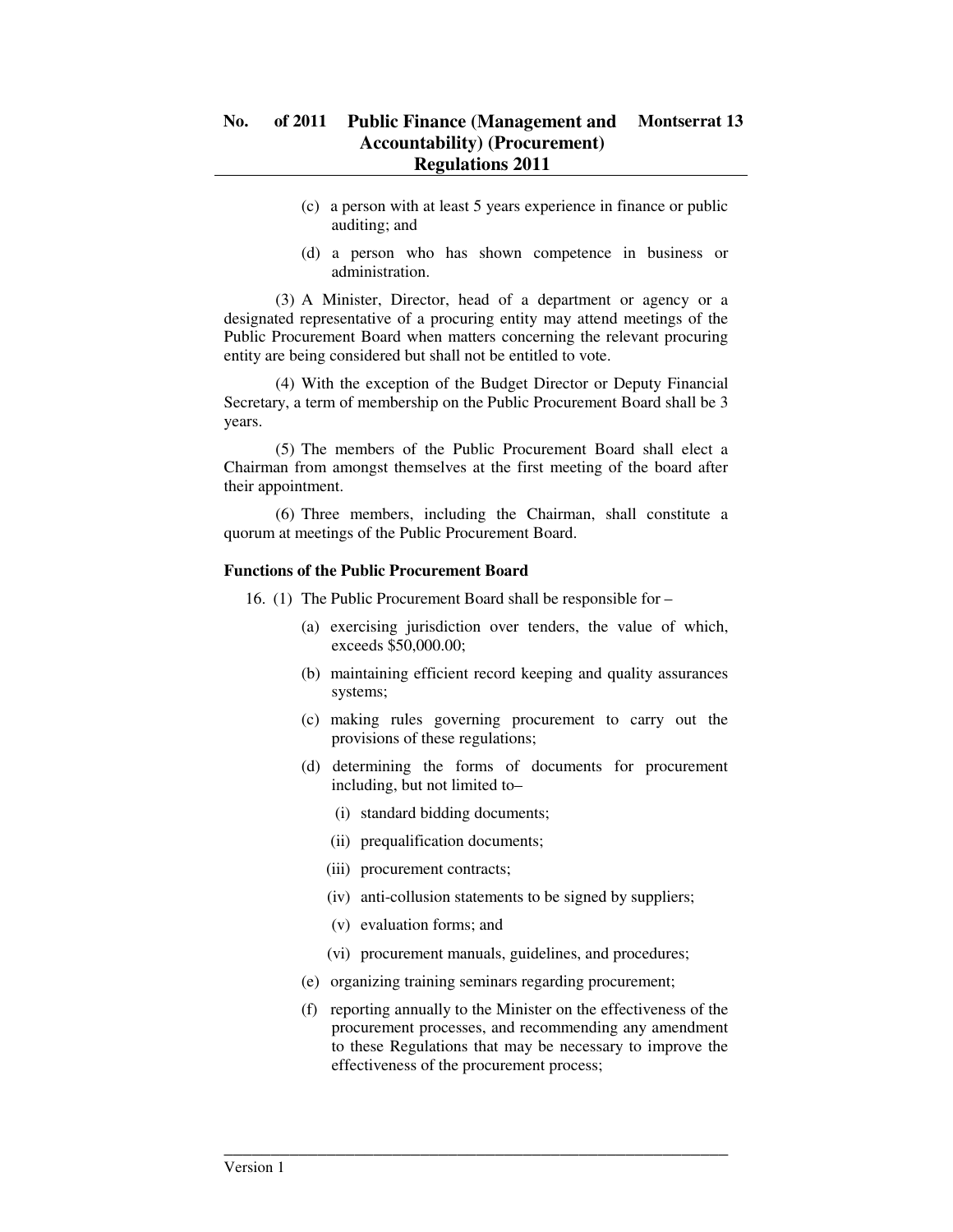- (g) reviewing decisions of a procuring entities, upon request, as provided for in regulation 46; and
- (h) adjudicating proceedings for the suspension or debarment of a supplier from procurement proceedings.

 (2) The Public Procurement Board shall submit reports to the Financial Secretary of its decision and other activities every quarter and at any other time that the Financial Secretary requires.

### **Secretariat of the Public Procurement Board**

17. (1) The Ministry of Finance shall provide a secretariat to the Public Procurement Board to be responsible for the operational and day-to-day activities of the Public Procurement Board.

 (2) The Ministry shall ensure that the secretariat receives the training and other resources necessary to discharge its responsibilities.

### **Appointment of Departmental Tender Committees**

18. (1) The Public Procurement Board shall appoint a Department Tenders Committee for each procuring entity which, subject to the functions of the Public Procurement Board under regulation 16, shall have jurisdiction for and oversee the administration of procurement by the relevant Ministry, department, agency or public organisation if the value of the procurement contract is less than \$50,000.00.

- (2) A Departmental Tenders Committee shall consist of
	- (a) an accounting officer, who shall be the Chairman of the Committee; and
	- (b) two other persons, one of whom shall be an employee of the procuring entity,

appointed after consultation with the relevant Minister, Head of Department or Director of the agency or public organisation.

 (3) A Departmental Tenders Committee shall prepare, using such standardized forms and criteria as have been prepared by the Public Procurement Board, solicitation documents for tenders subject to its jurisdiction; and may, with the approval of the Public Procurement Board, make such minor alterations or modifications to the forms and criteria as are deemed necessary.

 (4) Each Departmental Tenders Committee shall determine whether suppliers satisfy the qualification requirements in accordance with regulation 33 and shall submit reports of decisions, justifications for decisions and the minutes of meeting when decisions were taken to the Public Procurement Board.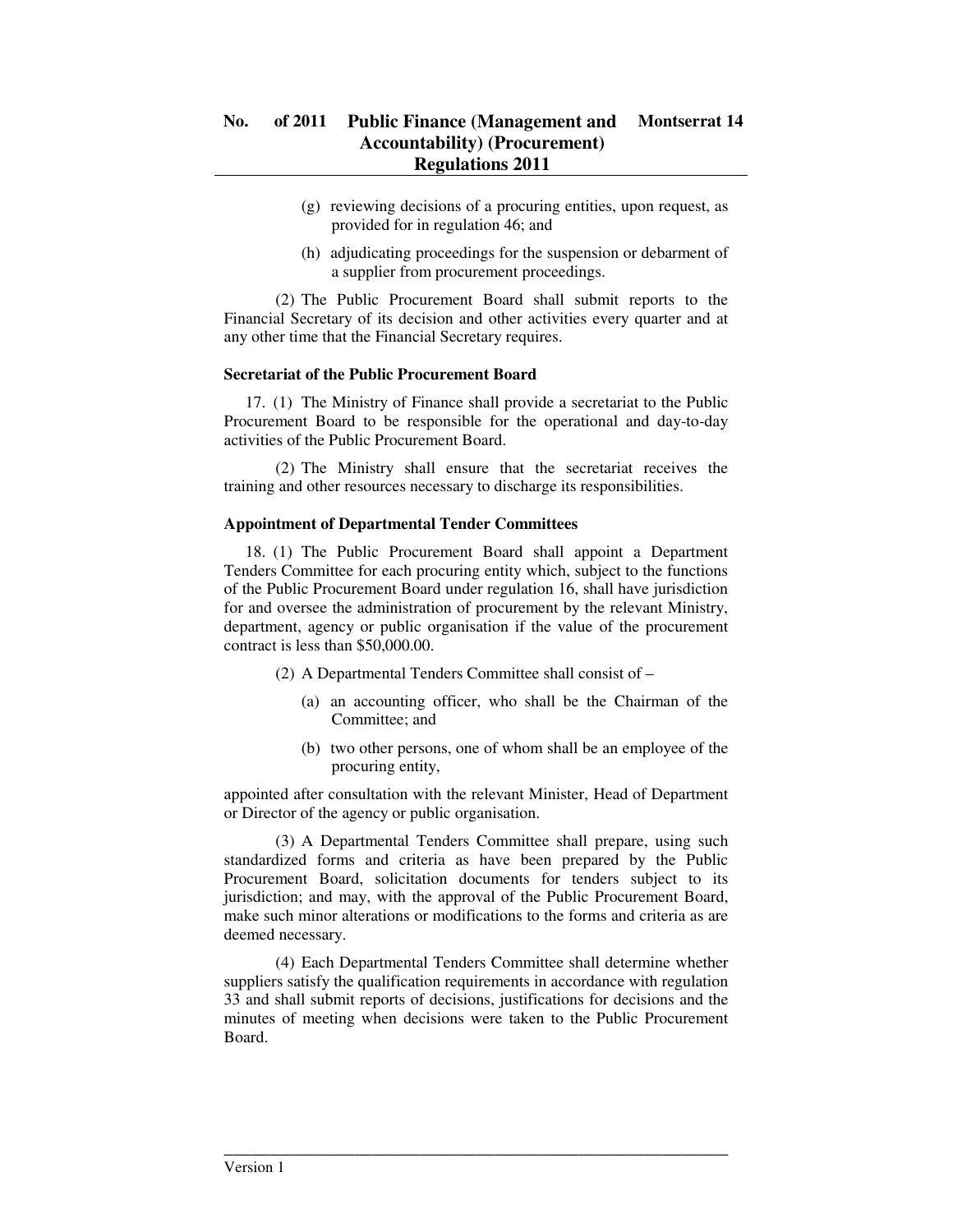#### **Procurement by corporations and certain other bodies**

19**.** (1) Corporations and other bodies in which the controlling interest is vested in the Crown may conduct procurement proceedings according to their own rules or regulations, provided that those rules and regulations have been approved by the Public Procurement Board.

 (2) Notwithstanding subregulation (1), if the rules or regulations of the corporation or other public body conflict materially with these Regulations, these Regulations shall prevail.

 (3) The Public Procurement Board may review the rules and regulations of the corporation and public bodies referred to in subregulation (1), from time to time, and may revoke its approval or approve the rules and regulation unconditionally or subject to certain amendments.

 (4) A corporation or other body that received funds from the Consolidated Fund for a specific procurement shall for that procurement, follow the procedures set out in these Regulations.

## PART 4

## METHODS OF PROCUREMENT OF GOODS, CONSTRUCTION AND SERVICES AND CONDITIONS FOR USE

### **Open tendering**

20. (1) A procurement entity shall, subject to subregulation (2), use public tendering for the procurement of goods, construction and services.

 (2) A procuring entity may use a method of procurement other than open tendering proceedings in accordance with regulations 21 through 23, and shall include in the record required under regulation 9 a statement of the grounds and circumstances on which it relied to justify the use of that particular method of procurement.

### **Restricted tendering**

21. (1) The procuring entity may engage in procurement by means of restricted tendering in accordance with this regulation when –

- (a) the good, construction or service by reason of its highly complex or specialized nature, is available only from a limited number of suppliers or contractors;
- (b) the estimated cost of the procurement contract is below \$20,000.00; or
- (c) the time and cost required to examine a large number of tenders would be disproportionate to the value of the good, construction or service to be procured.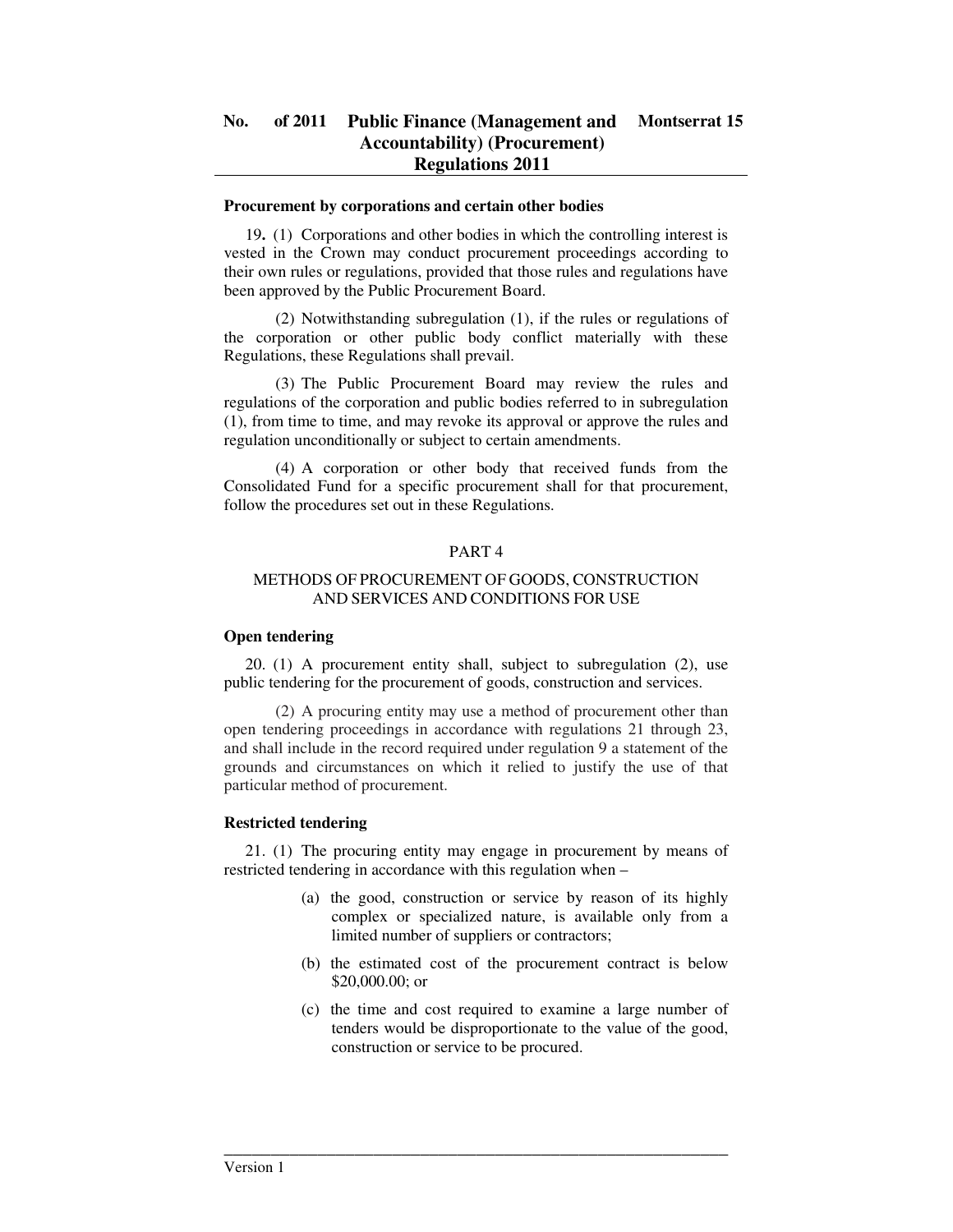(2) If the procuring entity relies on the ground in subregulation (1)(a) to engage in restricted tendering, all suppliers from whom the good, construction or service is available shall be invited to submit tenders.

 (3) When the procuring entity relies on any other ground to engage in restricted tendering, the procuring entity shall select suppliers from whom to solicit tenders in a non-discriminatory manner and shall select sufficient suppliers to ensure effective competition, but not fewer than three.

- (4) When the restricted tendering procedure is used
	- (a) all the steps and requirements applicable to open tendering, prescribed in Part V of these Regulations, shall be complied with except that only suppliers invited by the procuring entity due to their qualifications can submit tenders; and
	- (b) the procuring entity shall cause a notice of the restricted tendering to be published.

### **Request for quotations**

22. (1) The procuring entity may engage in procurement by means of a request for quotations for the procurement of readily available goods and services –

- (a) that are not specifically produced or provided to the particular specifications of the procuring entity; and
- (b) for which there is an established market,

provided that the estimated value of the procurement contract does not exceed \$15,000.00.

 (2) Before awarding a procurement contract under this regulation, the procuring entity shall obtain and compare quotations from as many qualified suppliers or contractors as reasonably practicable, but not fewer than three.

 (3) The procuring entity shall make its best efforts to check prices on the internet and other sources to ensure the reasonableness of quoted prices and shall publish the price of its procurements that exceed the price of \$5,000.00 at least once a quarter every year.

 (4) Each supplier is permitted to give only one price quotation, which it is not permitted to change, and the procuring entity is not permitted to engage in negotiations with a supplier with respect to a quotation submitted by the supplier.

(5) The procurement contract shall be awarded to the supplier that –

- (a) submitted the lowest priced quotation; and
- (b) complied with all the requirements of the request.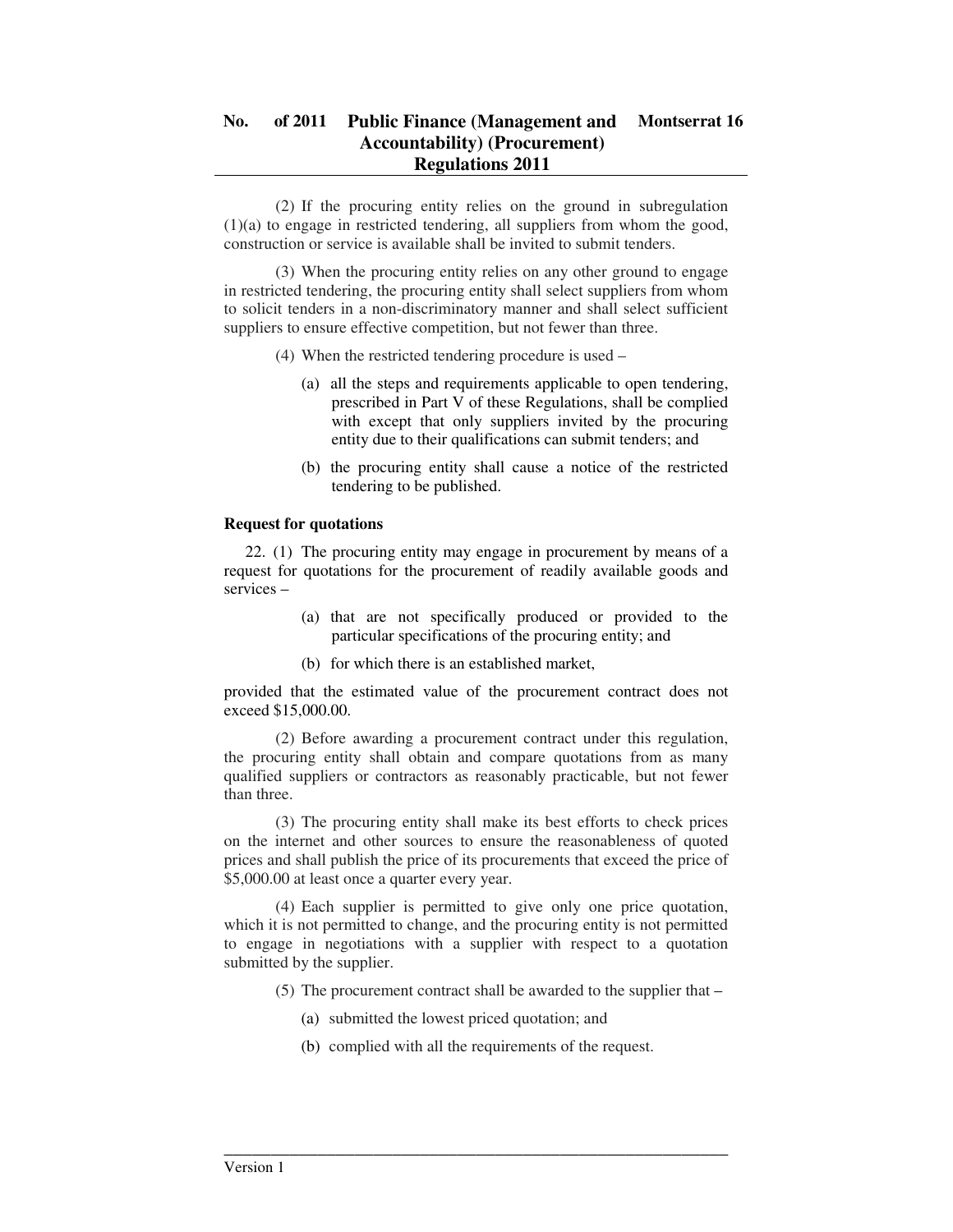#### **Single-source procurement**

- 23. The procuring entity may engage in single-source procurement if
	- (a) the good or construction is available only from a particular supplier or contractor, or a particular supplier has exclusive rights with respect to the goods or construction, and no reasonable alternative or substitute exists;
	- (b) the services, by reason of their highly complex or specialized nature, are available from only one source;
	- (c) owing to a public emergency or national disaster, there is an urgent need for a goods, service or construction, and it impractical to use other methods of procurement because of the time involved in using those methods;
	- (d) the procuring entity, having procured goods, services, equipment or technology from a supplier, determines that additional supplies must be procured from that supplier for reasons of standardization or because of the need for compatibility with existing goods, services, equipment or technology, taking into account the effectiveness of the original procurement in meeting the needs of the procuring entity, the limited size of the proposed procurement in relation to the original procurement, the reasonableness of the price and the unsuitability of alternatives to the goods in question; or
	- (e) the procuring entity applies regulation 3(2), to procurement involving national defence or national security and determines, as a result of national security concerns, that single-source procurement is the most appropriate method of procurement.

## PART 5

### PROCEDURE FOR OPEN TENDERING

#### *Subpart I – Invitation to Tender*

### **Procedure for soliciting tenders**

24. (1) A procuring entity shall solicit tenders by causing an invitation to tender to be published.

- (2) The invitation to tender shall contain the following information:
	- (a) the name and address of the procuring entity;

\_\_\_\_\_\_\_\_\_\_\_\_\_\_\_\_\_\_\_\_\_\_\_\_\_\_\_\_\_\_\_\_\_\_\_\_\_\_\_\_\_\_\_\_\_\_\_\_\_\_\_\_\_\_

(b) the nature, quantity and place of delivery of the goods to be supplied, the nature and location of the construction to be effected or the nature of the services and the location where they are to be provided;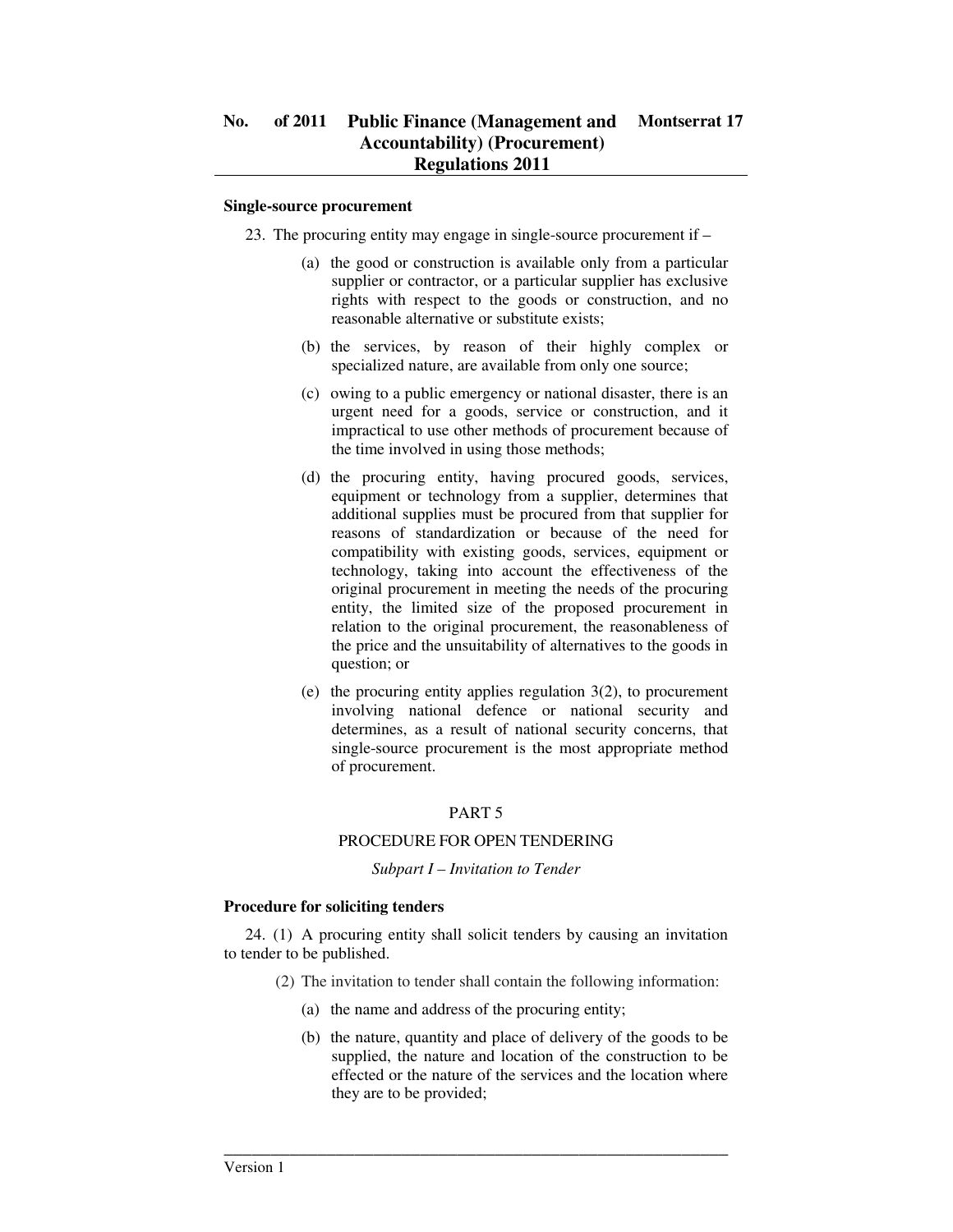- (c) the desired time for the supply of the goods or for completion of construction or the timetable for the provision of services;
- (d) the criteria and procedures to be used for evaluating the qualifications of suppliers under regulation 4;
- (e) the means of obtaining the tender documents and the place from which they may be obtained;
- (f) the price, if any, charged by the procuring entity for tender documents;
- (g) the language or languages in which the solicitation documents are available;
- (h) a copy of the anti-collusion statement prescribed by the Public Procurement Board; and
- (i) the place and deadline for the submission of tenders.

### **Two-stage tendering**

25. (1) Subject to the approval of the Public Procurement Board a procuring entity may engage in open tendering by means of two-stage tendering–

- (a) when due to the complex nature of the procurement contract the procuring entity is unable to formulate detailed specifications for the good or construction or, in the case of services, is unable to identify the characteristics or elements of the service;
- (b) in order to obtain the most satisfactory solution for the procurement needs or to a problem;
- (c) when it is necessary to negotiate with suppliers because of the technical character of the good or construction or because of the nature of the service; or
- (d) when it seeks to enter into a procurement contract for the purpose of research, experiment, study or development.

 (2) Two-stage tendering may be preceded by pre-qualification proceedings in accordance with regulation 6.

 (3) During the first stage of a two-stage tender, suppliers shall be invited to submit –

- (a) technical proposals on the basis of a conceptual design or performance-based specifications provided in the tender documents; or
- (b) proposals or offers as to possible solutions to a problem or the procurement needs of the procuring entity,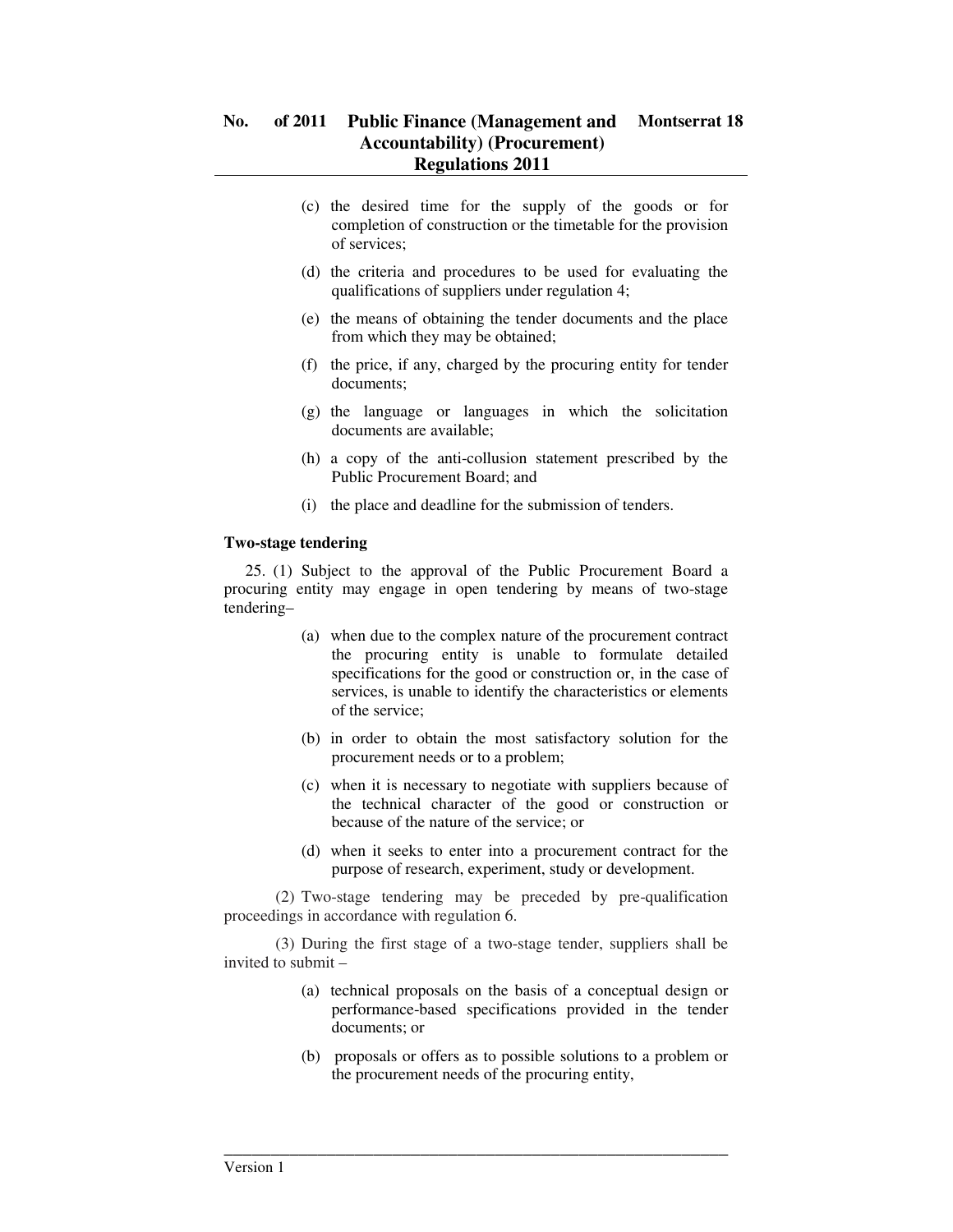without submitting prices and these proposals may then be subject to further specification on technical and commercial requirements.

 (4) During the second stage, suppliers shall be invited to submit final technical proposals with prices on the basis of the tender documents, as revised by the procuring entity following the first stage.

#### **Tender or solicitation documents**

26. (1) The procuring entity shall provide tender documents to suppliers in accordance with the procedure and requirements specified in the invitation to tender and subject to the payment of the cost of printing and other costs of providing the documents to suppliers.

 (2) If prequalification proceedings have been conducted, the procuring entity shall provide solicitation documents to each prequalified supplier.

 (3) The tender or solicitation documents shall include, at least, the following information:

- (a) instructions for preparing tenders;
- (b) the criteria and procedures, in conformity with the provisions of regulation 4;
- (c) the requirements as to documentary evidence or other information that must be submitted by suppliers to demonstrate their qualifications;
- (d) the description, nature and technical or quality characteristics of the goods, construction or services to be procured, in conformity with regulation 12, as well as, any incidental services to be performed; the location where the construction is to be effected or the services are to be provided; and the desired or required time, if any, when the goods are to be delivered, the construction is to be effected or the services are to be provided;
- (e) the criteria to be used to determine the successful tender, including price and the relative weight to be assigned to each criteria;
- (f) the terms and conditions of the procurement contract, to the extent they are already known to the procuring entity, and the contract form, if any, to be signed by the parties;
- (g) the manner in which the tender price is to be formulated and expressed, including a statement as to whether the price is to cover elements other than the cost of the goods, construction or services themselves, such as any applicable transportation and insurance charges, customs duties and taxes;
- (h) the currency or currencies in which the tender price is to be formulated and expressed;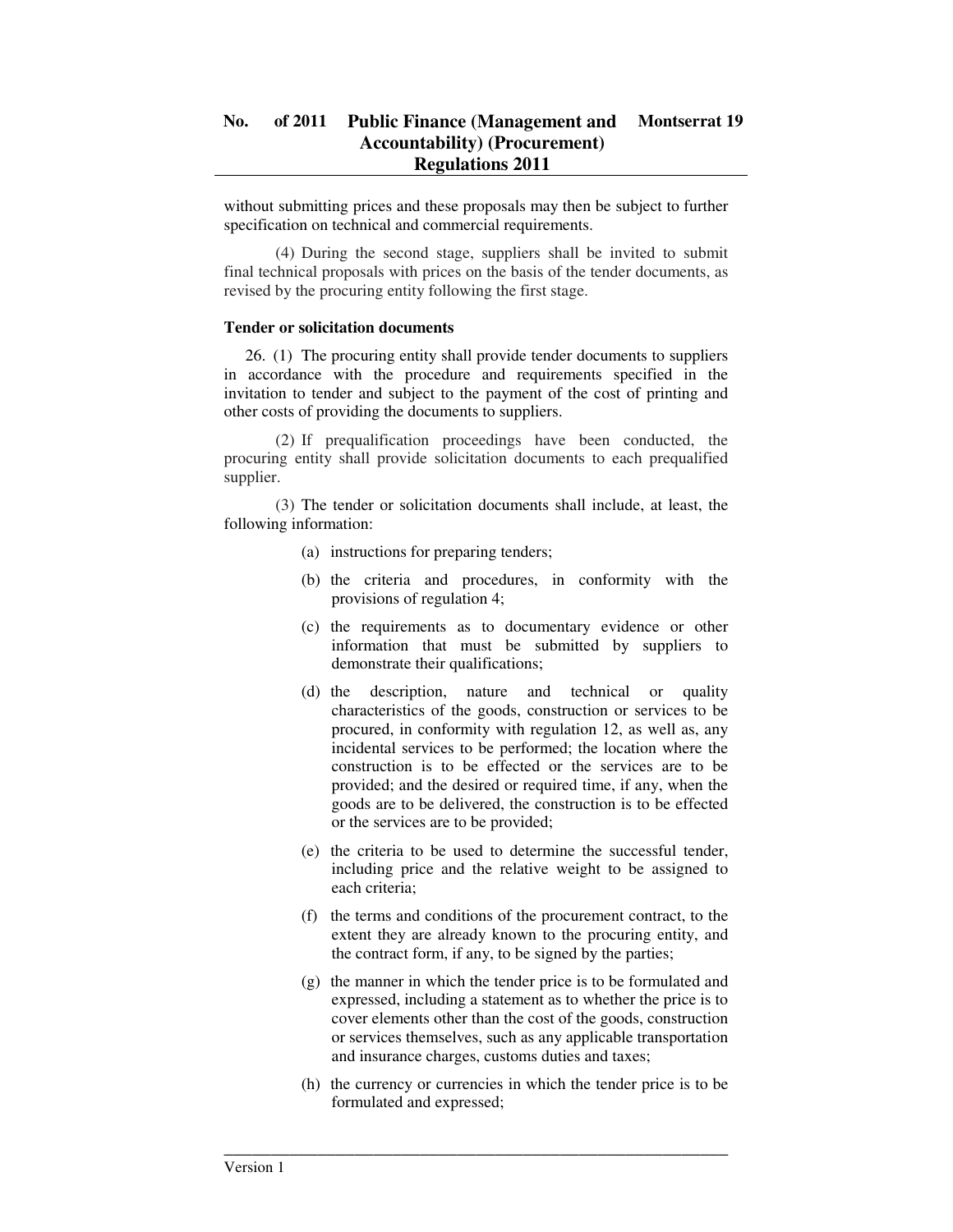- (i) the language or languages, in conformity with regulation 14, in which tenders are to be prepared;
- (j) any requirements of the procuring entity with respect to the issuer and the nature, form, amount and other principal terms and conditions of any tender security to be provided by suppliers,
- (k) any requirements for any security for the performance of the procurement contract to be provided by the supplier that enters into the procurement contract, including securities such as labour and materials bonds;
- (l) if a supplier or contractor may not modify or withdraw its tender prior to the deadline for the submission of tenders without forfeiting its tender security, a statement to that effect;
- (m) the manner, place and deadline for the submission of tenders, in conformity with regulation 28;
- (n) the means by which, pursuant to regulation 27, suppliers may seek clarifications of the solicitation documents, and a statement as to whether the procuring entity intends, at this stage, to convene a meeting of suppliers;
- (o) the period of time during which tenders shall be in effect, in conformity with regulation 30;
- (p) the place, date and time for the opening of tenders, in conformity with regulation 32;
- (q) the procedures to be followed for opening and examining tenders;
- (r) the currency that will be used for the purpose of evaluating and comparing tenders pursuant to regulation 33 and either the exchange rate that will be used for the conversion of tenders into that currency or a statement that the rate published by a specified financial institution prevailing on a specified date will be used;
- (s) references to these Regulations and other legislation directly pertinent to the procurement process, provided, however, that the omission of any such reference shall not constitute grounds for review under Part 7 or give rise to liability on the part of the procuring entity;
- (t) the name, functional title and address of one or more officers or employees of the procuring entity who are authorized to communicate directly with and to receive communications directly from suppliers in connection with the procurement process;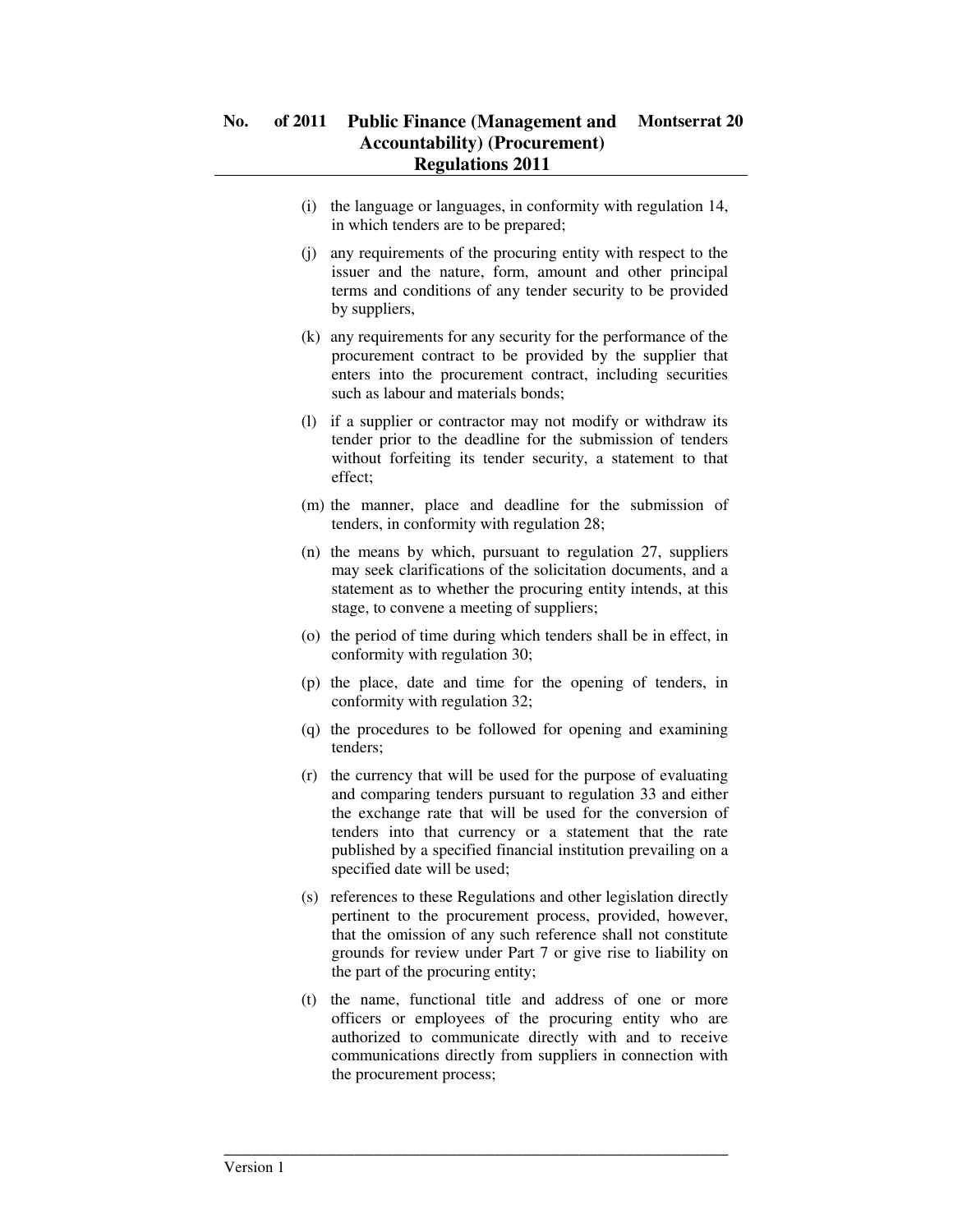- (u) notice of the right provided under Part 7 to seek review of an unlawful act or decision of, or procedure followed by, the procuring entity in relation to the procurement process;
- (v) if the procuring entity reserves the right to reject all tenders pursuant to regulation 34, a statement to that effect;
- (w) any formalities that will be required once a tender has been accepted for a procurement contract to enter into force, including, where applicable–
	- (i) the execution of a written procurement contract pursuant to regulation 36;
	- (ii) the approval by the Governor acting in accordance with the advice of the Cabinet; and
	- (iii) the estimated period of time following the dispatch of the notice of acceptance that will be required to obtain the approval; and
- (x) any other requirements established by the procuring entity in conformity with these Regulations and any other legislation relating to the preparation and submission of tenders and to other aspects of the procurement process.

### **Clarification and modification of tender or solicitation documents**

27**.** (1) A supplier may request a clarification of the tender or solicitation documents from the procuring entity and the procuring entity shall –

- (a) respond within a reasonable time to any request for clarification that is received so as to enable the supplier to make a timely submission of its tender; and
- (b) communicate the clarification to all suppliers to whom the procuring entity has provided solicitation documents, without identifying the source of the query.

 (2) If the procuring entity convenes a meeting of suppliers prior to the submission of tenders, it shall prepare minutes of that meeting containing the queries submitted at the meeting for clarification of the tender or solicitation documents, and its responses to those queries, without identifying the sources of the queries.

 (3) The procuring entity shall promptly provided the minutes of a meeting held under subregulation (2) to all suppliers to whom tender or solicitation documents were given, so as to enable those suppliers to take the minutes into account in preparing their tenders.

 (4) At any time prior to the deadline for submission of tenders, the procuring entity may, for any reason, whether on its own initiative or as a result of a request for clarification by a supplier, modify the tender documents.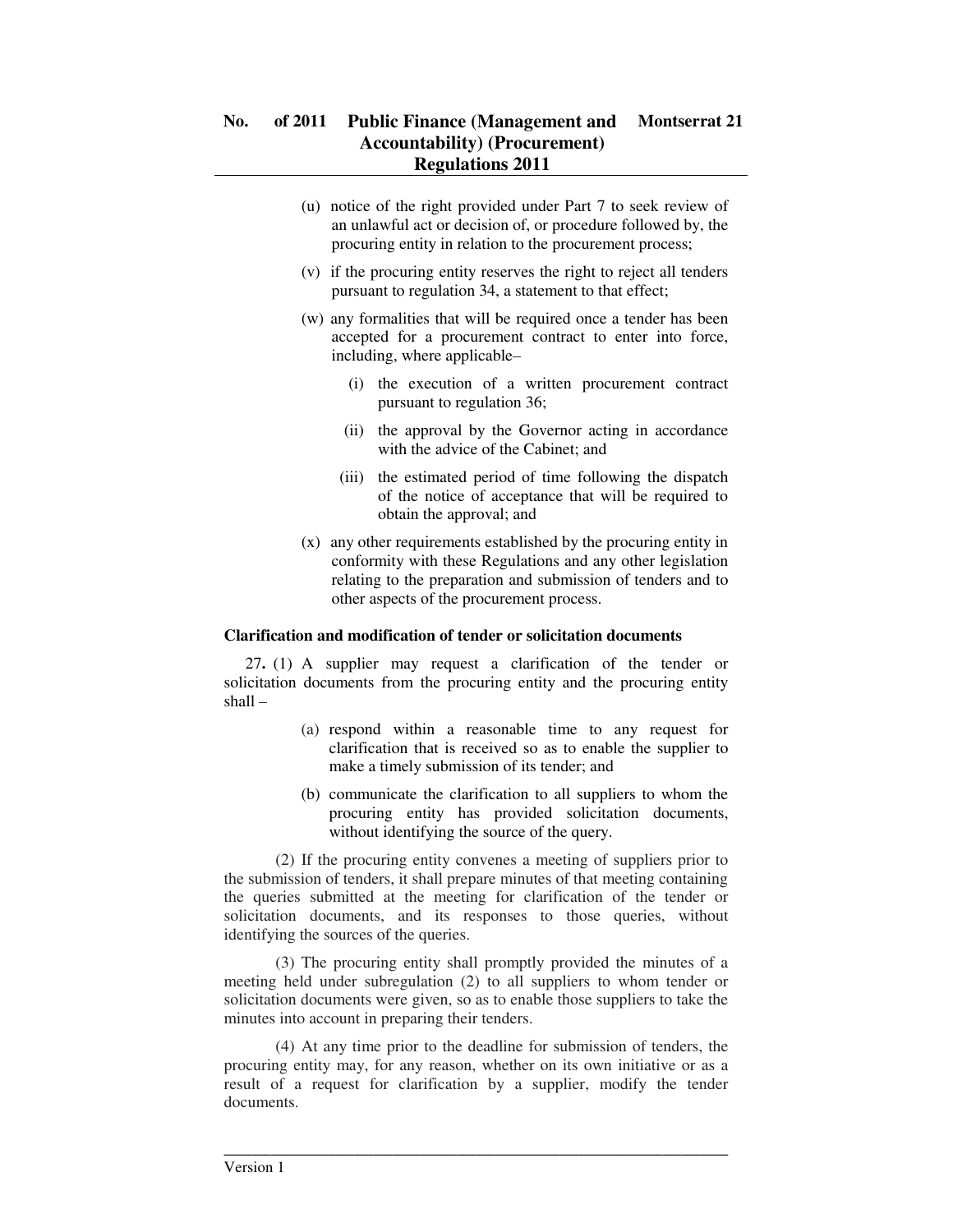#### *Subpart II – Submission of Tenders*

#### **Submission of tenders**

28. (1) Subject to subregulation (2), a tender shall be submitted in writing, signed in triplicate and delivered in a sealed envelope on which the name, functional title and address of the procuring entity or the representative of the procuring entity who are authorized to communicate with and to receive communications directly from suppliers in connection with the procurement process is clearly marked.

 (2) Without prejudice to the right of a supplier to submit a tender in the form referred in a subregulation (1), a tender may alternatively be submitted in any other form specified in the tender or solicitation documents that provides a record of the content of the tender and at least a similar degree of authenticity, security and confidentiality.

 (3) The procuring entity shall record the time and date when the tender was received, and on request, provide the supplier with a receipt showing that information.

#### **Deadline for submission of tenders**

29. (1) The procuring entity shall fix the place for, and a specific date and time as the deadline for, the submission of tenders.

 (2) If pursuant to regulation 27, the procuring entity issues a clarification or modification of the tender documents, or if a meeting of suppliers is held, it shall, prior to the deadline for the submission of tenders, extend the deadline if necessary to afford suppliers reasonable time to take the clarification or modification, or the minutes of the meeting, into account in their tenders.

 (3) The procuring entity may, in its absolute discretion, prior to the deadline for the submission of tenders, extend the deadline where it considers, based on documentary evidence, that supplier were prevented from meeting the deadline by factors beyond their control.

 (4) Notice of any extension of the deadline shall be give promptly to each supplier to whom the procuring entity provided the solicitation documents.

 (5) A tender received by the procuring entity after the deadline for the submission of tenders shall be so marked and shall not be opened except for the purpose of ascertaining the name and address of the supplier and shall be returned to the supplier.

### **Periods of effectiveness of tenders; modification and withdrawal of tenders**

30. (1) Tenders shall be in effect during the period of time specified in the solicitation documents.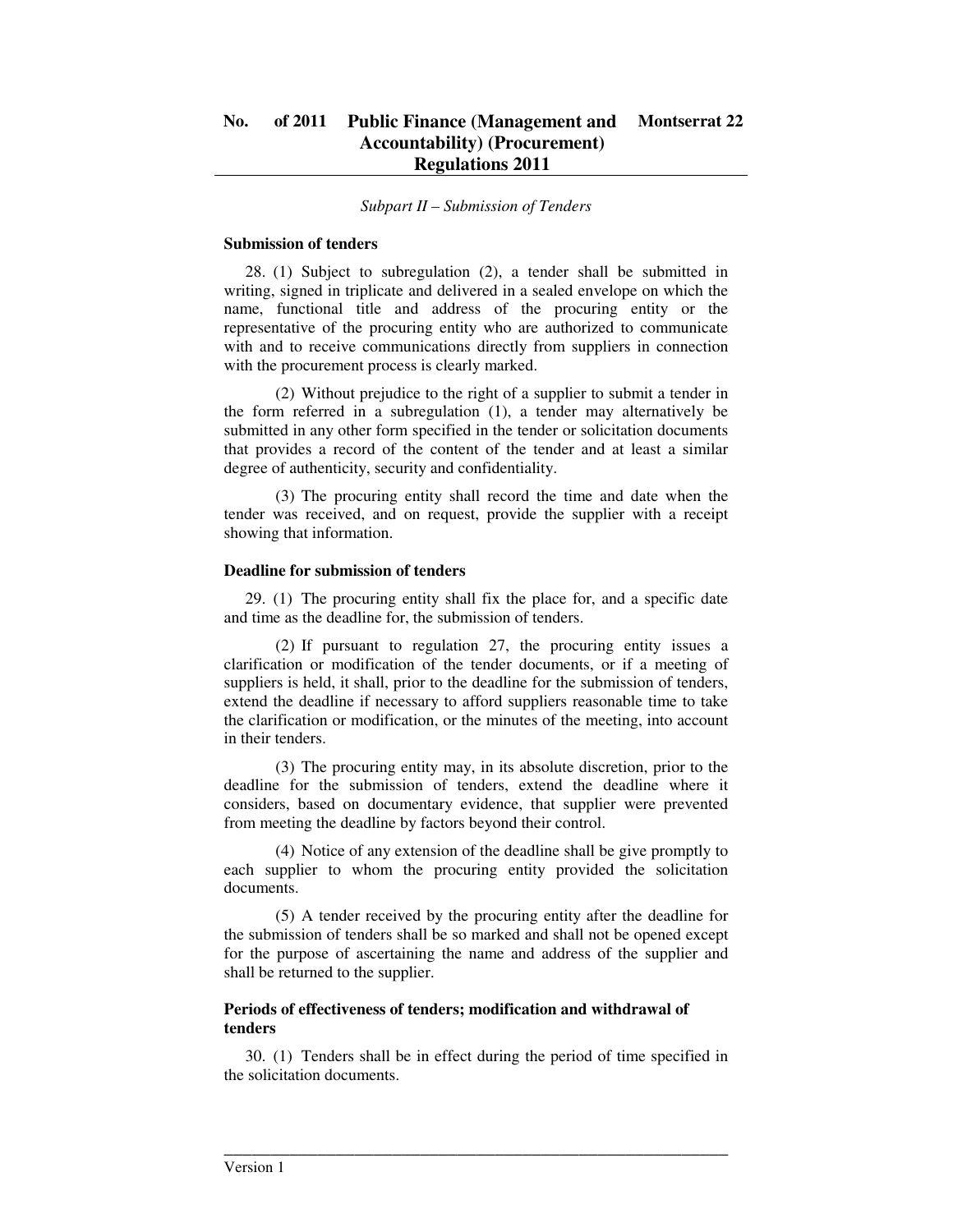(2) Prior to the expiration of the period of effectiveness of tenders, the procuring entity may request a supplier or contractor to extend such period for an additional specified period of time.

 (3) A supplier or contractor may refuse the request without forfeiting its tender security, and the effectiveness of its tender will terminate upon the expiration of the unextended period of effectiveness.

 (4) Suppliers who agree to an extension of the period of effectiveness of their tender shall extend or procure an extension of the period effectiveness of tender security provided by them or provide new tender security to cover the extend period of effectiveness of their tenders and a supplier or contractor whose tender security is not extended, or that has not provided a new tender security, is considered to have refused the request to extend the period of effectiveness of its tender.

 (5) Unless otherwise specified in the solicitation documents, a supplier may modify or withdraw its tender prior to the deadline for the submission of tenders without forfeiting its tender security and the modification or notice of withdrawal is effective if it is received by the procuring entity prior to the deadline for the submission of tenders.

## **Tender security**

31. (1) When the procuring entity requires suppliers to provide a tender security –

- (a) the requirement shall apply equally to all such suppliers or contractors;
- (b) the solicitation documents may stipulate that the issuer of the tender security and the confirmer, if any, of the tender security, as well as the form and terms of the tender security, must be acceptable to the procuring entity;
- (c) a tender shall not be rejected by the procuring entity on the grounds that the tender security was not issued by an issuer in Montserrat if the tender security and the issuer otherwise conform to the requirements specified in the solicitation documents;
- (d) a supplier may, prior to submitting a tender, request the procuring entity to confirm the acceptability of a proposed issuer of a tender security, or of a proposed confirmer, if required; the procuring entity shall respond promptly to such a request;
- (e) confirmation of the acceptability of a proposed issuer or of any proposed confirmer does not preclude the procuring entity from rejecting the tender security on the ground that the issuer or the confirmer, as the case may be, has become insolvent or otherwise lacks creditworthiness;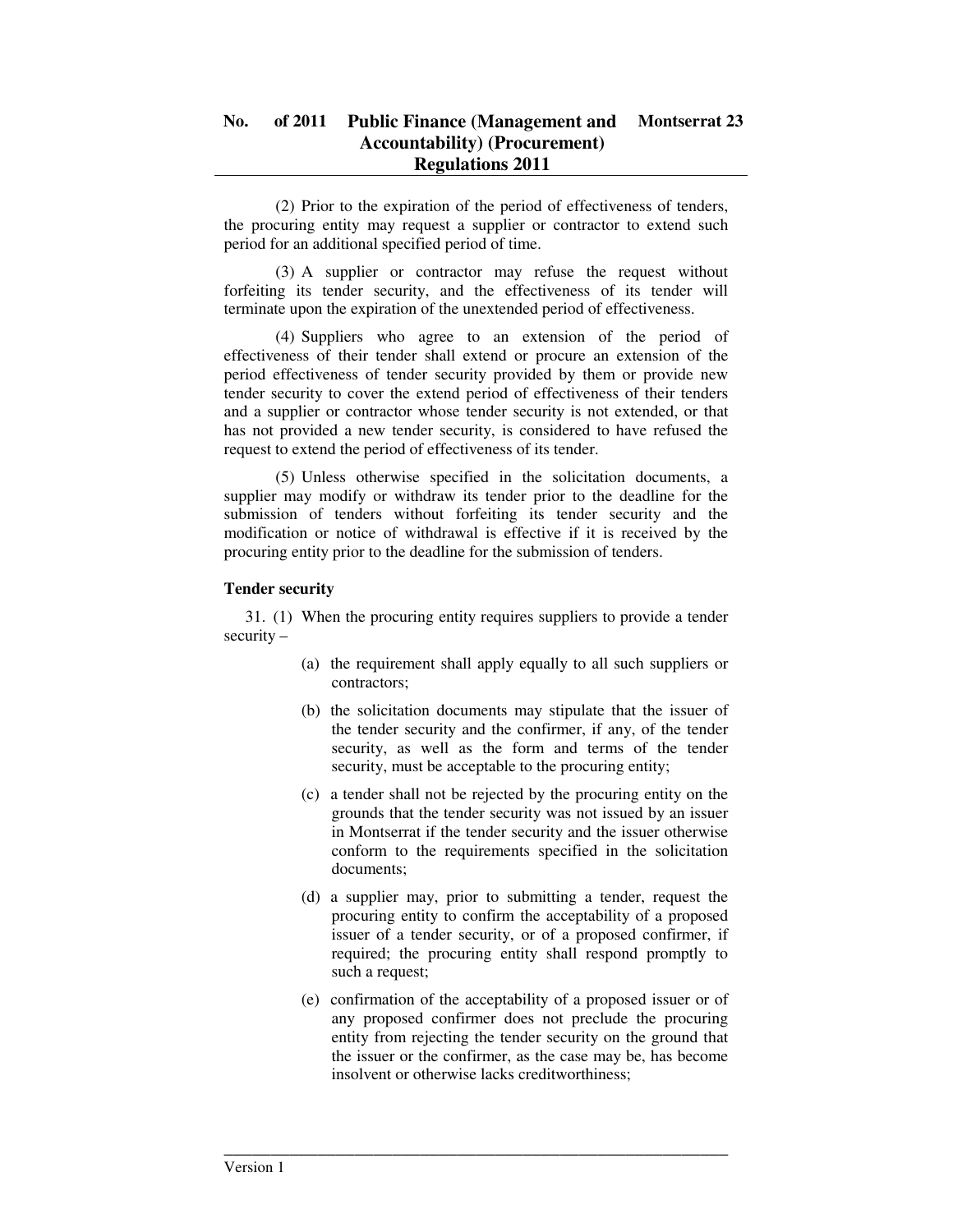(f) the procuring entity shall specify in the solicitation documents any requirements with respect to the issuer and the nature, form, amount and other principal terms and conditions of the required tender security.

 (2) The procuring entity shall not make a claim to the amount of the tender security, and shall promptly return, or procure the return of, the tender security document, after any one of the following occurs:

- (a) the expiration of the tender security;
- (b) the entry into force of a contract and the provision of a security for the performance of the contract, if such a security is required by the solicitation documents;
- (c) the termination of the tendering proceedings without entry into force of a procurement contract; or
- (d) the withdrawal of the tender prior to the deadline for the submission of tenders, unless the solicitation documents stipulate that no such withdrawal is permitted.

*Subpart III – Evaluation of Tenders* 

### **Opening of tenders**

32. (1) Tenders shall be opened at the time specified in the solicitation documents as the deadline for the submission of tenders, or at the deadline specified in any extension of the deadline, at the place and in accordance with the procedures specified in the solicitation documents.

 (2) All suppliers who have submitted tenders, or their representatives, may attend the opening of tenders.

 (3) The name and address of each supplier whose tender is opened and the tender price shall, be announced to those persons present at the opening of tenders, and communicated, on request, to suppliers that have submitted tenders but are not present or represented at the opening of tenders, and recorded immediately in the record of the tendering process under regulation 9.

### **Examination and evaluation of tenders**

33. (1) The procuring entity shall promptly transmit all tenders received from suppliers after the opening of tender under regulation 32 to –

- (a) the Departmental Tenders Committee if the value of the tender is less than \$50,000.00; or
- (b) the Public Procurement Board if the value of the tender exceeds \$50,000.00.

 (2) A Departmental Tenders Committee or the Public Procurement Board shall, using only the evaluation criteria outlined in the tender or solicitation documents –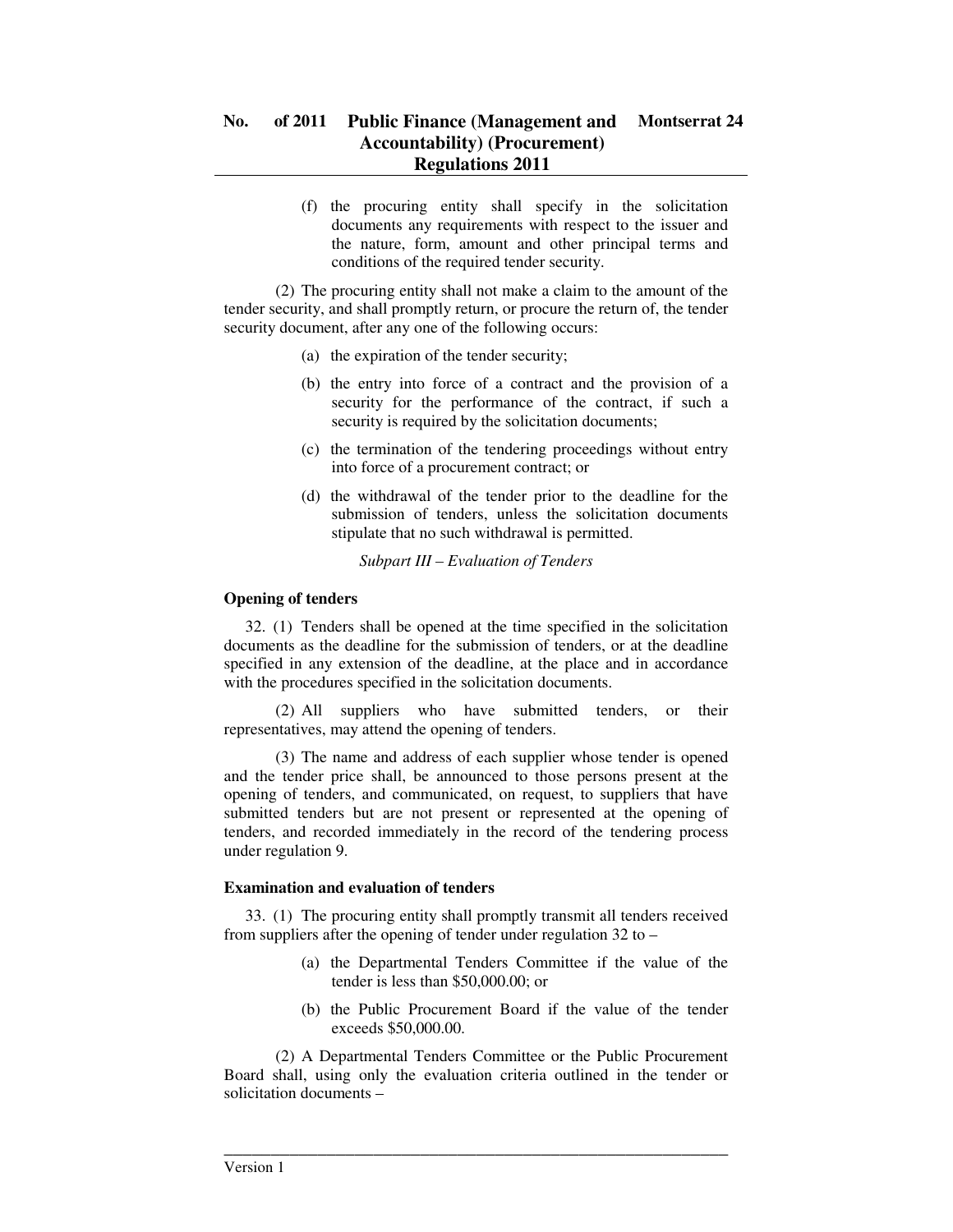- (a) evaluate tenders transmitted under subregulation(1);
- (b) determine the successful tender; and
- (c) convey its recommendation to the procuring entity within a reasonable period of time after it determines the successful tender, but not longer than 14 days unless a review has been sought under regulation 46.

 (3) The Public Procurement Board or the Departmental Tender Committee may co-opt up to 2 persons with relevant technical experience if the nature of the procurement or the evaluation criteria is such that such experience is necessary for the performance of its functions under subregulation  $(2)$ .

 (4) A person who is co-opted under subregulation (3) may advise the Board or Committee but that person is not entitled to vote and shall not be provided with more information than is required for the performance of an advisory function.

 (5) The advice of a person co-opted under subregulation (3) shall be given or recorded in writing and signed by that person.

 (6) The successful tender shall be either the tender with the lowest tender price or the lowest evaluated tender ascertained on the basis of the criteria specified in the tender or solicitation documents.

 (7) In determining the lowest evaluated tender, a Departmental Tenders Committee or the Public Procurement Board shall, to the extent that it is practical, express all evaluation criteria in monetary terms based on the assigned weight to each criteria and may consider the following:

- (a) the tender price;
- (b) the cost of operating, maintaining and repairing the goods or construction;
- (c) the time for delivery of the goods, completion of construction or provision of the services;
- (d) the terms of payment and of guarantees in respect of the goods, construction or services;
- (e) the effect that acceptance of a tender would have on the balance of payments position and foreign exchange reserves of Montserrat;
- (f) the countertrade arrangements offered by suppliers;

- (g) the extent of local content, including manufacture, labour and materials, in goods, construction or services being offered by suppliers;
- (h) the potential for economic-development offered by tenders, including domestic investment or other business activity, the encouragement of employment, the reservation of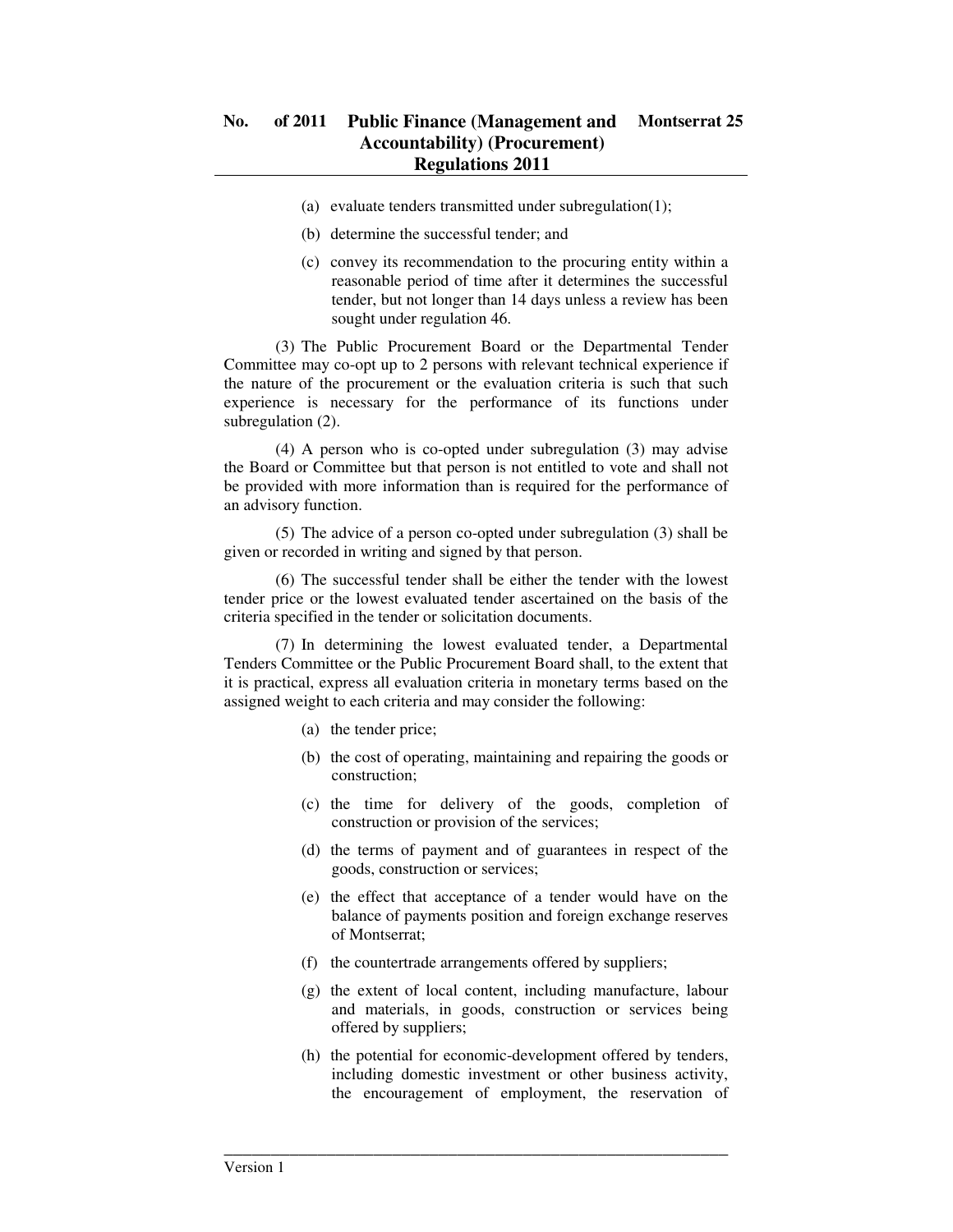certain production for domestic suppliers, the transfer of technology and the development of managerial, scientific and operational skills; and

(i) national defence, national emergency and security considerations.

 (8) The Departmental Tenders Committee or the Public Procurement Board may ask, within a reasonable period of time, suppliers for clarifications of their tenders in order to assist in the examination and comparison of tenders but shall not seek, offer or permit a change to a matter of substance in the tender, including changes in price and changes aimed at making a nonresponsive tender responsive.

 (9) Notwithstanding subregulation (8), the Departmental Tenders Committee or the Public Procurement Board shall correct purely arithmetical errors or oversights that are capable of being corrected without affecting the substance of the tender that are discovered during the examination of tenders and shall give prompt notice of any such correction to the supplier that submitted the tender.

 (10) A Departmental Tenders Committee or the Public Procurement Board shall reject a tender if –

- (a) the supplier that submitted the tender is not qualified;
- (b) the supplier that submitted the tender does not accept a correction of an arithmetical error made pursuant to subregulation (9);
- (c) the tender is not responsive; or
- (d) the circumstances referred to in regulation 11 exists.
- (11) For the purpose of this regulation
	- "**responsive tender**" means a tender which conforms to all the requirements and conditions of the tender or solicitation documents without material deviation or qualification; and
	- "**material deviation or qualification"** means a deviation or qualification which would –
		- (a) detrimentally affect the scope, quality or performance of the good, service or construction identified in the tender or solicitation document; or
		- (b) change the supplier's risk and responsibilities under the procurement contract.

## **Rejection of all tenders**

34. (1) Subject to approval by the Public Procurement Board, if so specified in the solicitation documents, the procuring entity may reject all tenders at any time prior to the acceptance of a tender and the procuring entity shall, upon request, communicate to any supplier who submitted a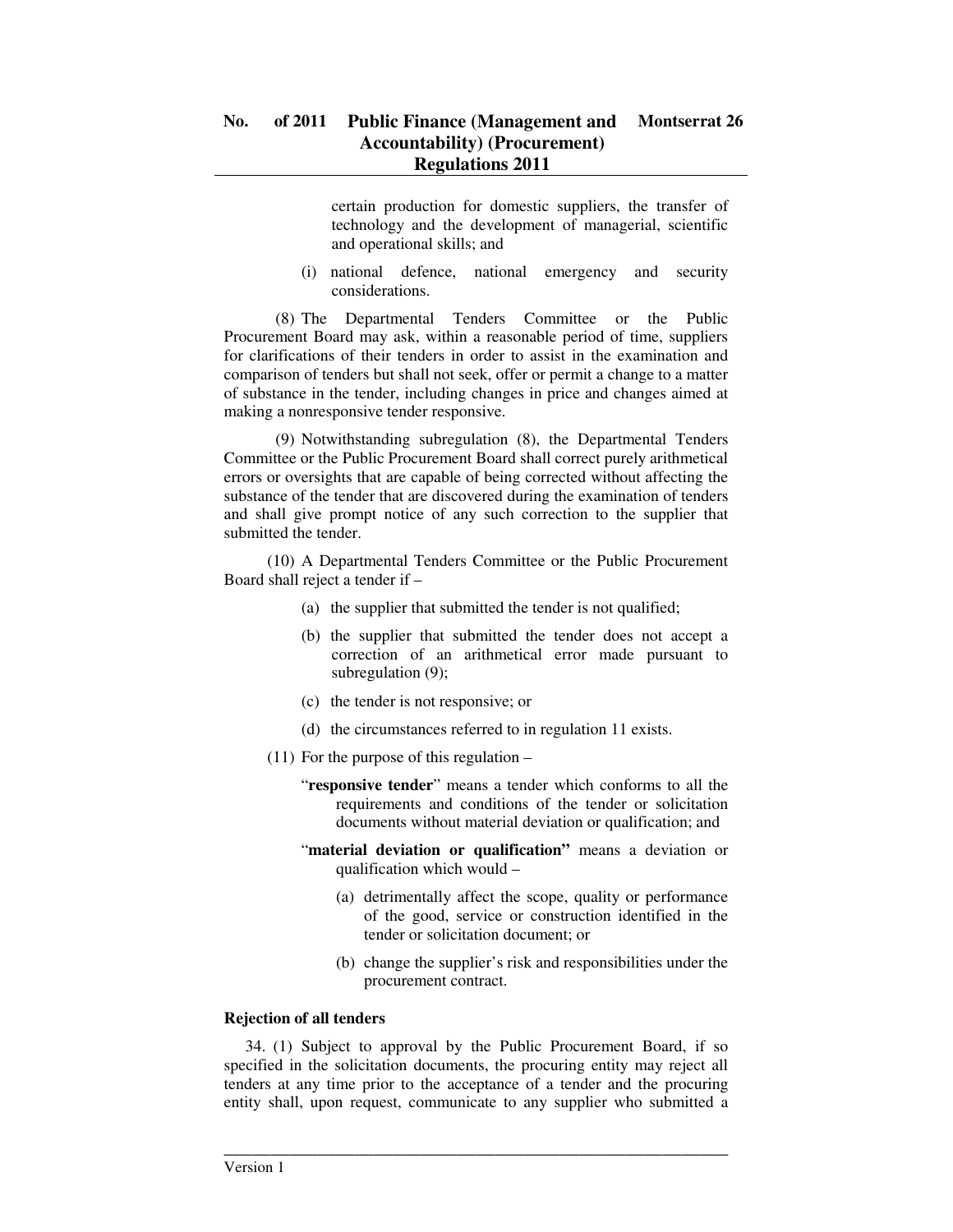tender the grounds for its rejection of all tenders, but is not required to justify those grounds.

 (2) The procuring entity shall not incur any liability, solely by virtue of its invoking subregulation (1), towards suppliers that have submitted tenders.

 (3) Notice of the rejection of all tenders shall be given promptly to all suppliers who submitted tenders.

### **Prohibition of negotiations**

35. (1) A procuring entity or a person engaged in the procurement process on behalf of a procuring entity shall not engage in negotiation with any of the suppliers in respect of a tender submitted by the supplier prior to the determination of the successful tender.

 (2) A person and procuring entity who breaches subregulation (1) commits an offence and shall on summary conviction be liable-

- (a) in case of a body, to a fine of \$5,000.00 and to every member of such body who participated in the commission of the offence shall be liable to be dismissed or revocation of his appointment;
- (b) in the case of a person, to a fine of \$2,000.00 and to dismissal or revocation of his appointment.

### **Acceptance of tenders and entry into force of procurement contract**

36. (1) Subject to regulation 34, the tender that has been determined to be the successful tender shall be accepted and –

- (a) a notice of acceptance of the tender; and
- (b) a copy of the procurement contract, if the supplier is required to sign a a written procurement contract,

shall be given within 21 days to the supplier who submitted the tender.

 (2) Notwithstanding subregulation (6), the tender or solicitation documents may require the supplier whose tender has been accepted to sign a written procurement contract conforming to the tender and in such case, the procuring entity and the supplier shall sign the procurement contract within a reasonable period of time after the notice referred to in subregulation (1) is given to the supplier.

 (3) Subject to subregulation (4), where a written contract is required to be signed pursuant to subregulation  $(2)$  –

- (a) the contract enters into force when the contract is signed by the supplier and by the procuring entity; and
- (b) neither the procuring entity nor the supplier shall take any action that interferes with the entry into force of the contract or with its performance between the time when the notice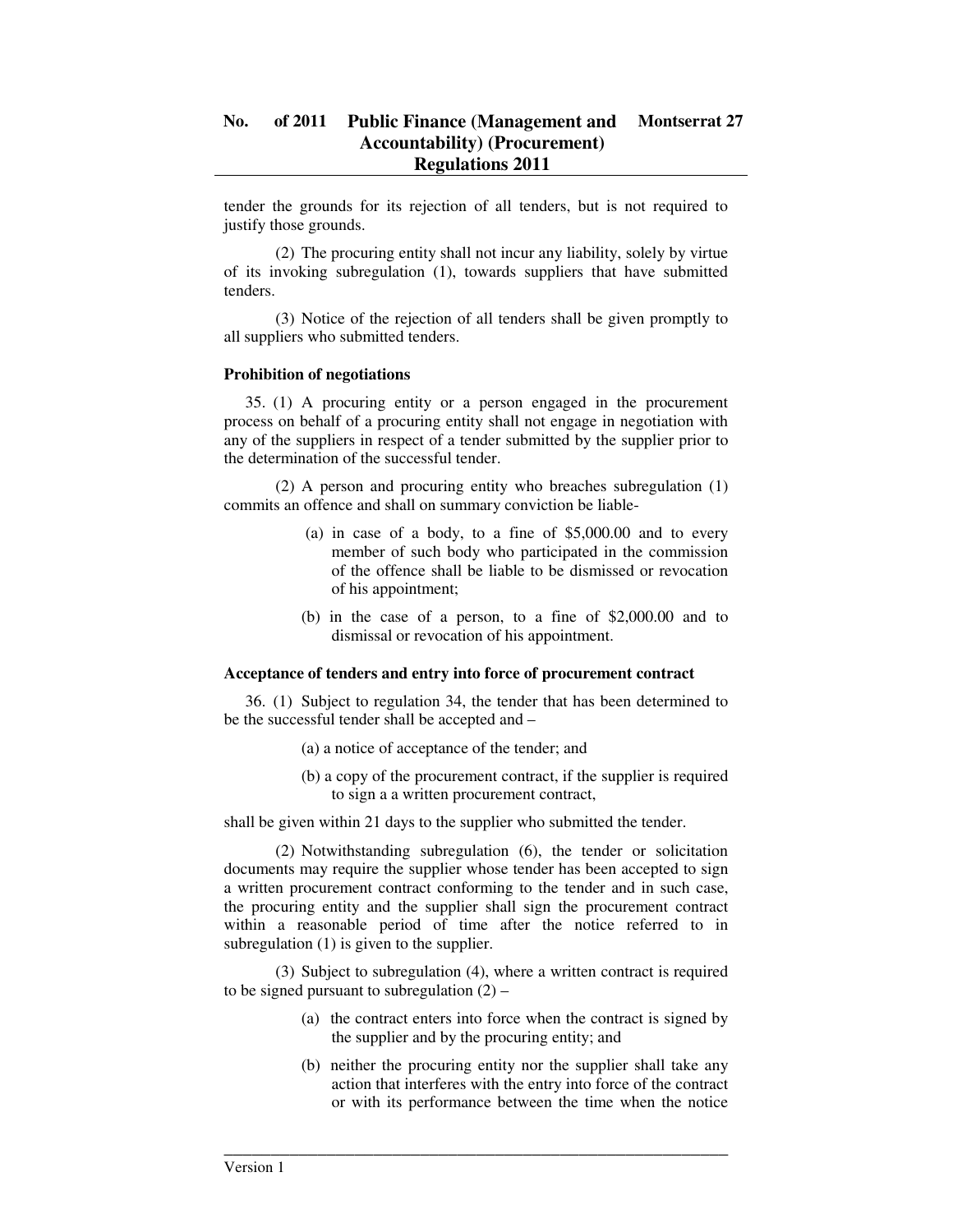referred to in subregulation (1) is given to the supplier and the entry into force of the contract.

 (4) The signed original of all procurement contracts shall be filed at the office of the Attorney General and five copies shall be made and distributed to the following:

- (a) the Accountant General or Paymaster;
- (b) the Auditor General;
- (c) the procuring entity;
- (d) the supplier;
- (e) the Ministry of Finance.

 (5) Except as provided in subregulation (3) a procurement contract in accordance with the terms and conditions of the successful tender enters into force when the notice referred to in subregulation (1) is given to the supplier who submitted the tender, provided that notice is given while the tender is in force.

 (6) For the purpose of this regulation, notice is given when it is properly addressed or otherwise directed and transmitted to the supplier, or conveyed to an appropriate authority for transmission to the supplier, in the form of communication prescribed by regulation 7.

 (7) If the supplier or contractor whose tender has been accepted fails to sign a written contract, if required to do so, or fails to provide any required security for the performance of the procurement contract, the procuring entity shall refer the matter to the Departmental Tenders Committee or Public Procurement Board to determine which of the remaining tenders has the second lowest tender price or evaluated tender, subject to its right to reject all remaining tenders under regulation 34.

### **Notice to other suppliers**

37. Upon the entry into force of the procurement contract and, if required by the tender or solicitation documents, the provision by the supplier of a tender security for the performance of the contract, notice shall be given to other supplier specifying the name and address of the supplier that has entered into the contract and the contract price.

### PART 6

### METHOD OF PROCEDUREMENT FOR CONSULTING SERVICES

### **Request for proposal**

38. (1) A procuring entity shall request proposals for consulting services or, where applicable, applications to prequalify by causing a notice seeking expressions of interest in submitting a proposal, to be published.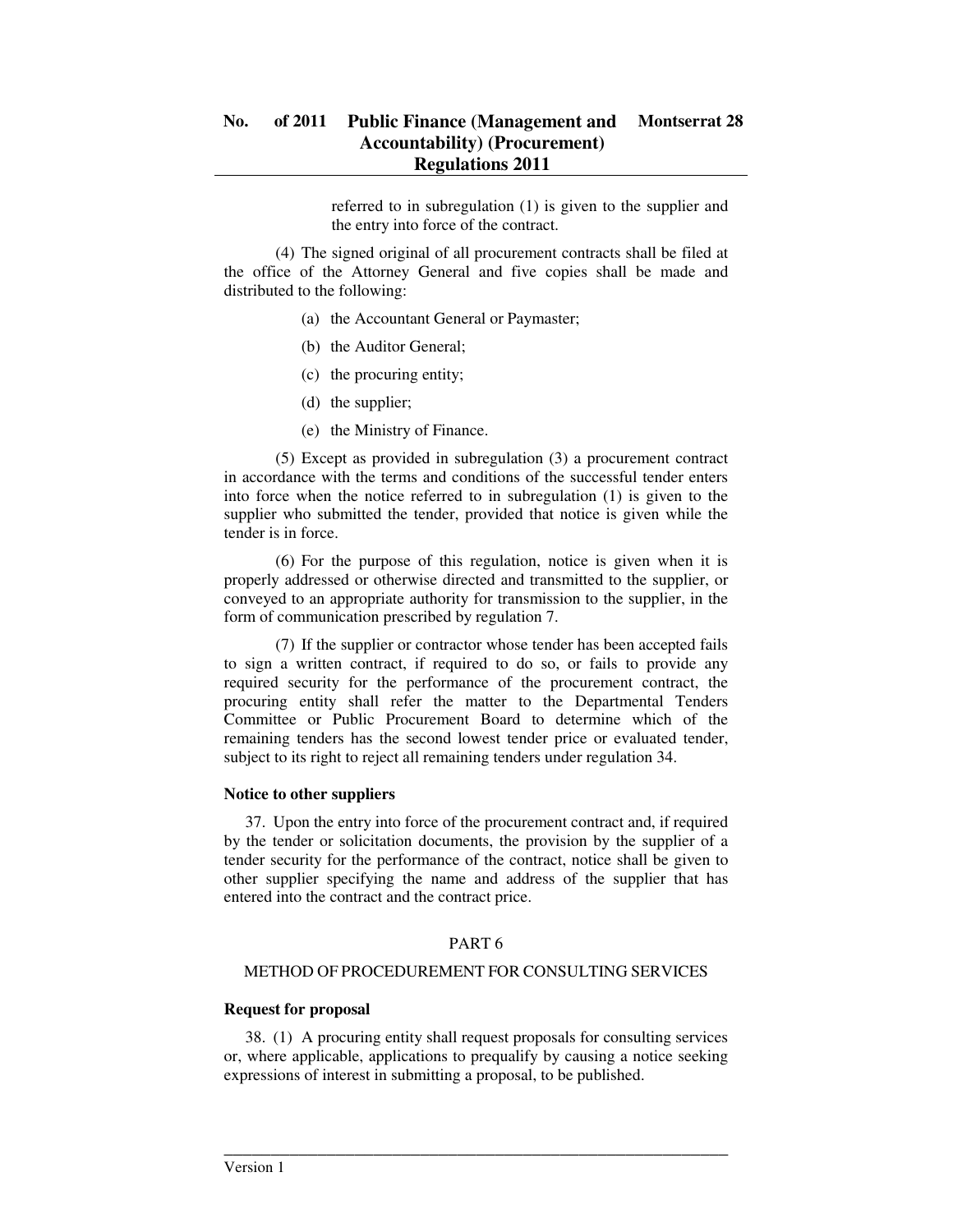(2) The notice shall contain, at a minimum, the name and address of the procuring entity, a brief description of the consulting service to be procured, the means of obtaining the request for proposals or prequalification documents and the price, if any, charged for the request for proposals or for the prequalification documents.

### **Contents of the request for proposals**

39. The request for proposals shall include comparable information to that required for invitations to tender under regulation 24 as well as the manner in which the proposals shall be prepared and submitted and the draft procurement contract.

## **Criteria for the evaluation of proposals**

40**.** (1) The Public Procurement Board shall evaluate the proposals based on technical quality of the proposal, including such considerations as the consultant's relevant experience and the expertise of its staff, the proposed work methodology and the price of the proposal.

 (2) The method of selection shall be stated in the request for proposals and shall be based on either –

- (a) a combination of quality and price, according to the relative weights stated in the request for proposals;
- (b) the quality of the technical proposal within a predetermined fixed budget specified in the request for proposals; or
- (c) the best financial proposal submitted by a bidder that has obtained the minimum qualifying score.

## **Quality-based selection**

41. Where the consulting services are of an exceptionally complex nature, will have a considerate impact on future projects, or may lead to the submission of proposals, which are difficult to compare, the procuring entity may select the consultant based exclusively on the technical quality of the submitted proposal.

### **Clarification and modification of request for proposal**

42**.** (1) A consultant may request clarification of the request for proposals from the procuring entity prior to the deadline for submission of proposals and the procuring entity shall respond to a request for clarification within a reasonable time so as to enable the consultant to make a timely submission of its proposal and shall, without identifying the source of the request, communicate the clarification to all consultants to whom the request for proposals was provided.

 (2) At any time prior to the deadline for submission of proposals, the procuring entity may, for any reason, whether on its own initiative, or as a result of a request for clarification by the consultant, modify the request for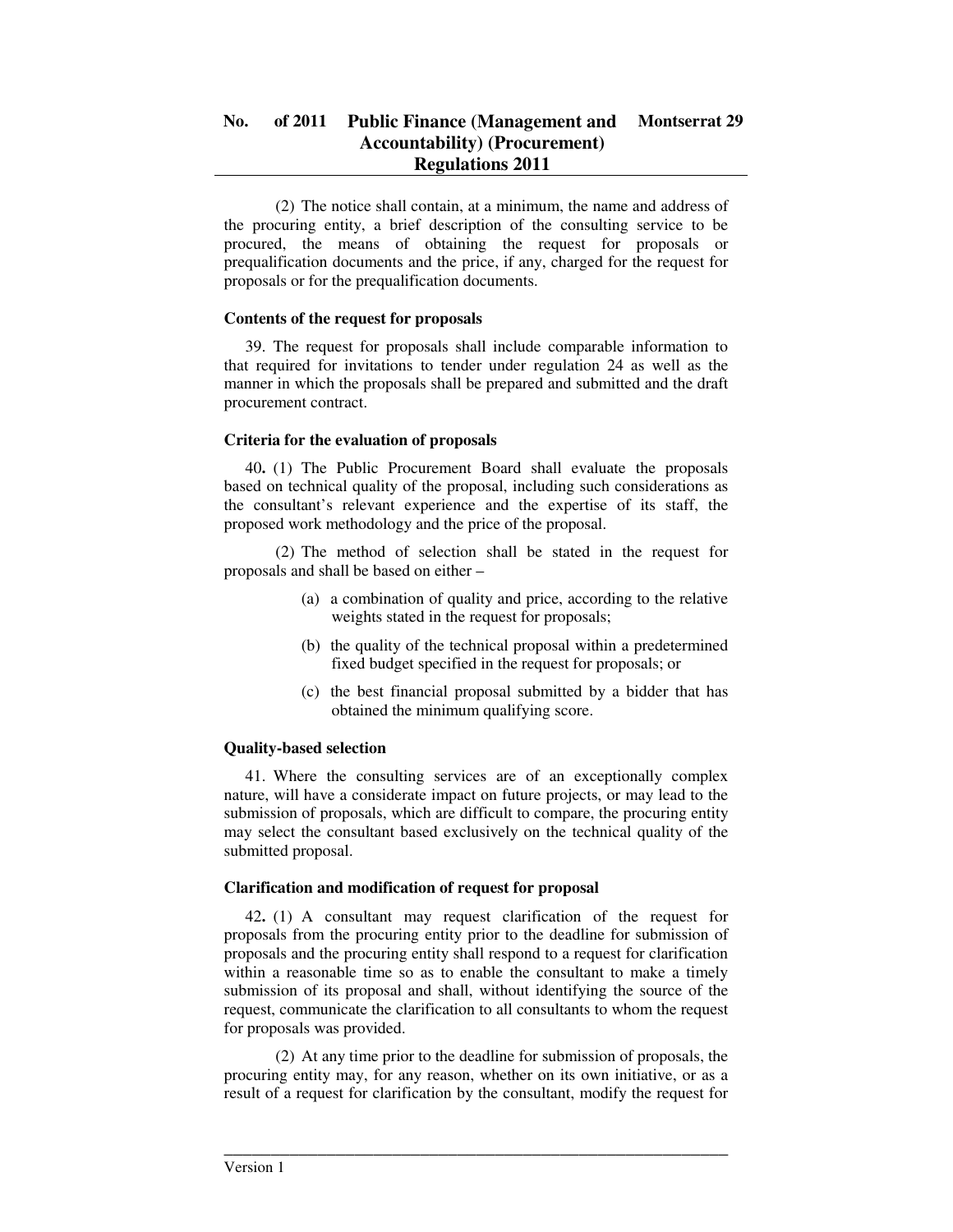proposals by issuing an amendment and the amendment shall be communicated promptly to all consultants to which the procuring entity has provided the request for proposals and shall be binding on them.

 (3) If the procuring entity convenes a meeting prior to the submission of proposals, it shall prepare minutes of the meeting containing the requests submitted at the meeting for clarification of the request for proposals, and its responses to those requests, without identifying the sources of the requests. The minutes shall be provided promptly to all consultants participating in the procurement process, so as to enable those consultants to take the minutes into account in preparing their proposals.

 (4) In addition to this Part, the other relevant provisions of these Regulations shall, as they apply to the procurement of goods or construction, apply *mutatis mutandis* to the procurement of services.

### **Single source procurement**

43. The procuring entity may engage in single source procurement where the services to be procured require that a particular consultant be selected due to the consultant's unique qualifications or where it is necessary to continue a project with the same consultant.

## **Cost verification**

44. Procurement contracts may be awarded only if the selected contractor agrees to be subjected to cost verification during the performance of the consulting services and the procurement contract shall indicate the accounting obligations of the contractor including the obligation to present appropriate accounts or documents allowing the determination of the cost of the services.

### **Negotiations**

45. (1) The procuring entity may, with the approval of the Public Procurement Board, negotiate the terms of the contract with the selected consultant but shall not, under any circumstances –

- (a) engage in negotiations with more than one consultant simultaneously; or
- (b) permit less than 2 persons to conduct the negotiations.

 (2) When the procuring entity engages in negotiations with a consultant, the procuring entity shall record the details of all negotiations with the consultant and forward a copy of these records to the Public Procurement Board.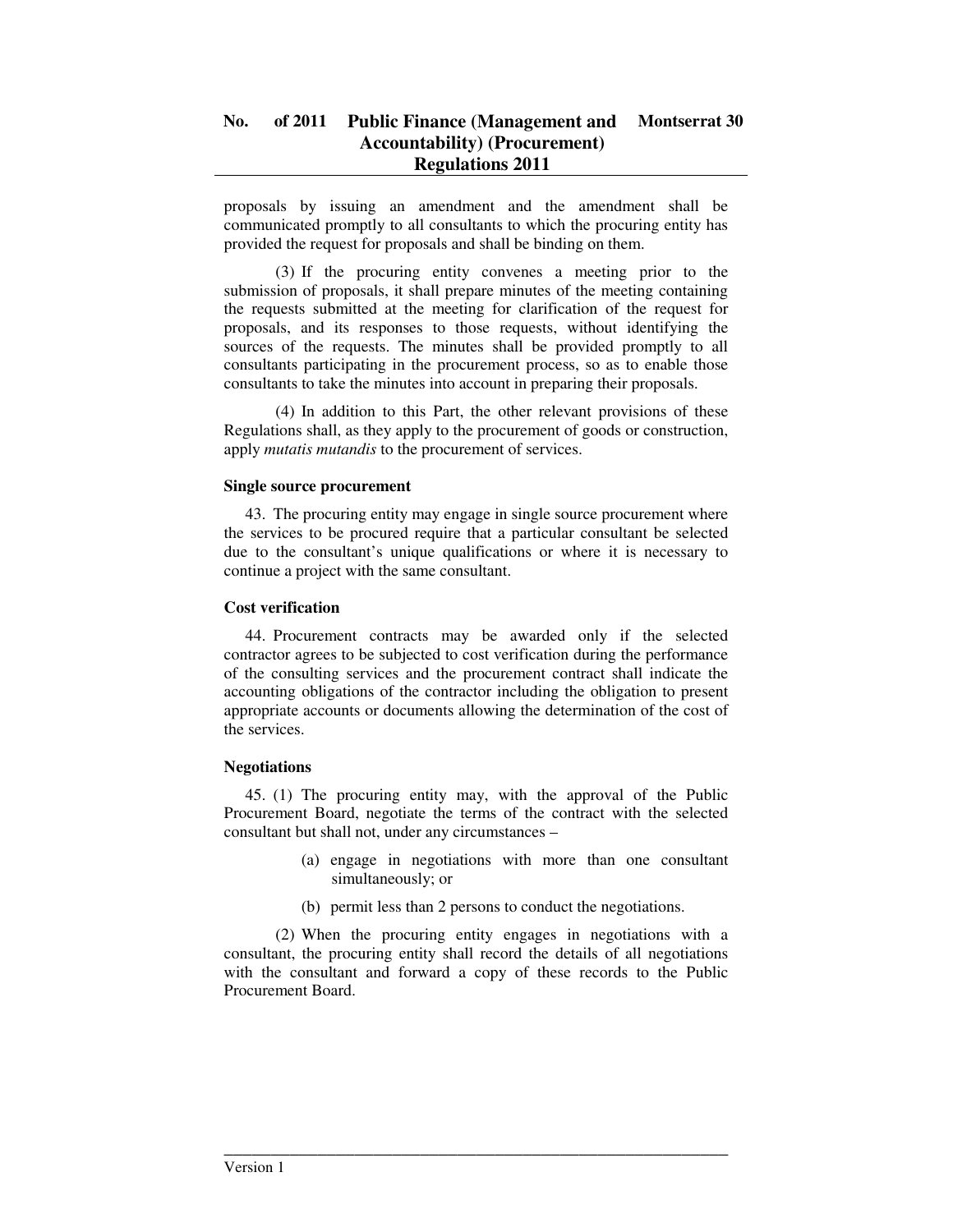### PART 7

#### DISPUTE RESOLUTION

#### **Right to Review**

46. (1) A supplier who claims to have suffered, or may suffer loss or injury due to a breach of a duty imposed by these Regulations on the procuring entity may seek review in accordance with the provisions of this Part.

 (2) Notwithstanding subregulation (1), the following shall not be the subject of review:

- (a) the method of procurement selected;
- (b) a decision of the procuring entity to reject all tenders under regulation 34; or
- (c) an omission referred to in regulation  $26(3)(s)$ .

 (3) A supplier may only submit a request for review in writing within 5 business days following publication of the procurement contract award or within 14 days of the date on which the supplier became aware or ought to have become aware of the circumstances giving rise to the complaint to –

- (a) the head of the procuring entity, if the procurement contract has not entered into force; or
- (b) the Public Procurement Board, if the procurement contract has entered into force.

#### **Review by the procuring entity or Public Procurement Board**

47. Within 14 days from the date on which a complaint is received by the procuring entity or the Public Procurement Board, the head of procuring entity or Public Procurement Board shall either –

- (a) resolved the matter by mutual agreement with the supplier; or
- (b) issue a written decision and reason for the decision to the supplier.

 (2) When a written decision is issued under subregulation (1), the procuring entity or the Public Procurement Board shall inform the supplier that a written request for an appeal of its decision may be lodged with the Complaints Commission within 14 days of the supplier's receipt of the decision.

 (3) The decision of the procuring entity or Public Procurement Board shall be final unless a written request for appeal is lodged within the 14 day period referred to in subregulation (2).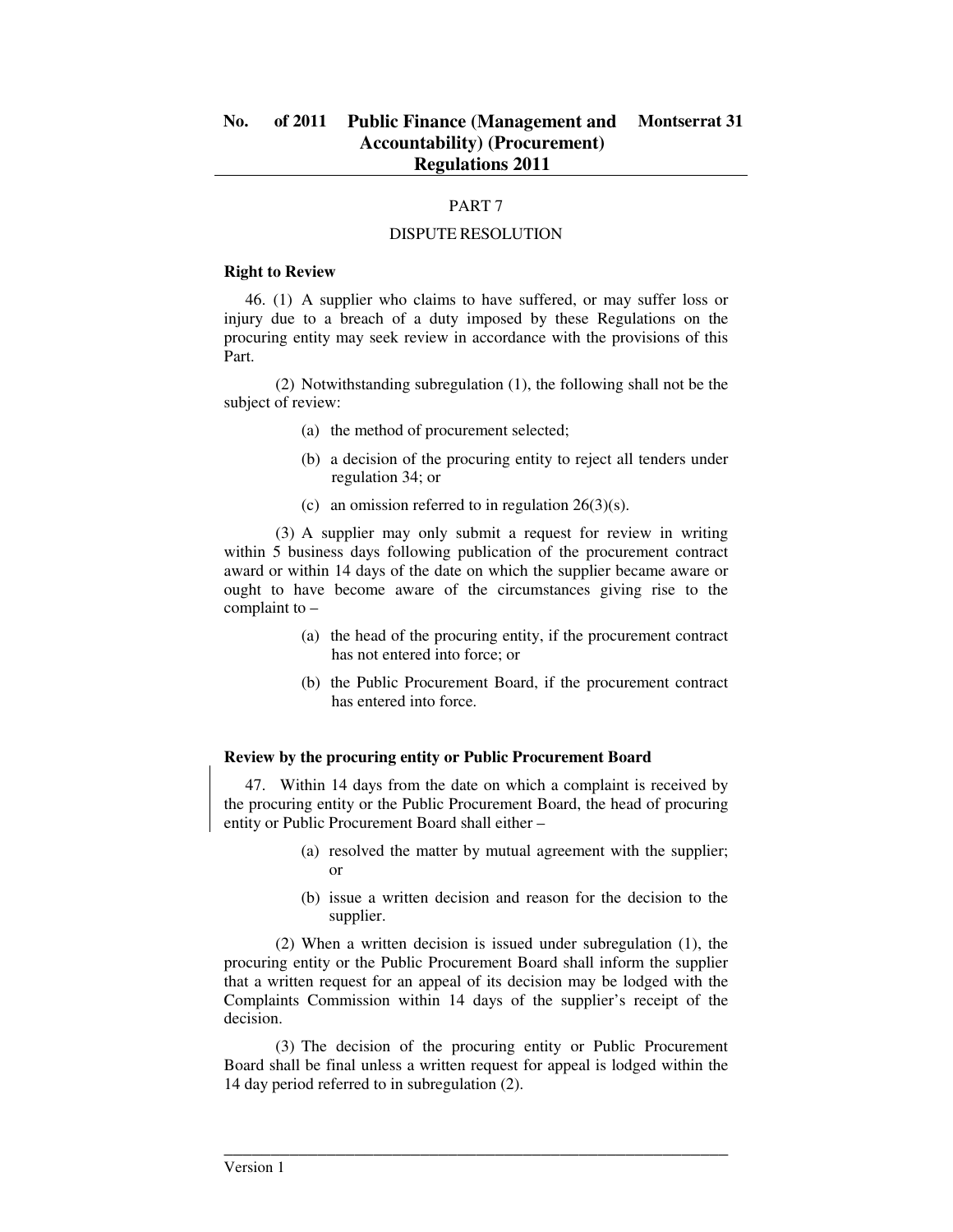#### **Appeal to Complaints Commission**

48. (1) Upon receipt of a written request for appeal, the Complaints Commission shall request all records in respect of the relevant procurement process from the procuring entity and Public Procurement Board and the procuring entity and Public Procurement Board shall comply with the request and the procurement contract award shall be suspended until completion of the review.

 (2) The award of a procurement contract shall be suspended until the appeal is determined by the Complaints Commission.

 (3) The Complaints Commission shall recommend, in writing, appropriate resolution of the complaint and reasons for its recommendation within 14 days of receipt of the request for appeal and a copy of the recommendation shall be given to the supplier, the procuring entity and the Public Procurement Board.

 (4) The Complaints Commission may object to the award of the procurement contract only if it determines that the procuring entity failed to comply with applicable procurement procedures.

 (5) The decision of the Complaints Commission shall be final and immediately binding upon the procuring entity and Public Procurement Board.

 (6) This regulation shall not be construed as authorizing the Complaints Commission to award a procurement contract.

### PART 8

### MISCELLANEOUS

### **Information to be confidential**

49. (1) It shall be an offence for a procuring entity, a Departmental Tenders Committee or the Public Procurement Board (each hereinafter in this Part referred to as "a body"), or a person concerned with the administration of these Regulations, to not regard as secret and confidential all documents, information and things disclosed to them in the execution of any provision of these Regulations or to divulge such information or the contents of any document to any person except to the extent necessary to discharge its or his functions under these Regulations or any other written law or for the purpose of prosecuting an offence or other legal proceedings.

 (2) A body or person referred to in subregulation (1) who violates subregulation (1) commits an offence and shall on summary conviction be liable-

\_\_\_\_\_\_\_\_\_\_\_\_\_\_\_\_\_\_\_\_\_\_\_\_\_\_\_\_\_\_\_\_\_\_\_\_\_\_\_\_\_\_\_\_\_\_\_\_\_\_\_\_\_\_

(a) in case of a body, to a fine of \$5,000.00 and every member of the body who participated in the commission of the offence shall be liable to dismissal or revocation of his appointment;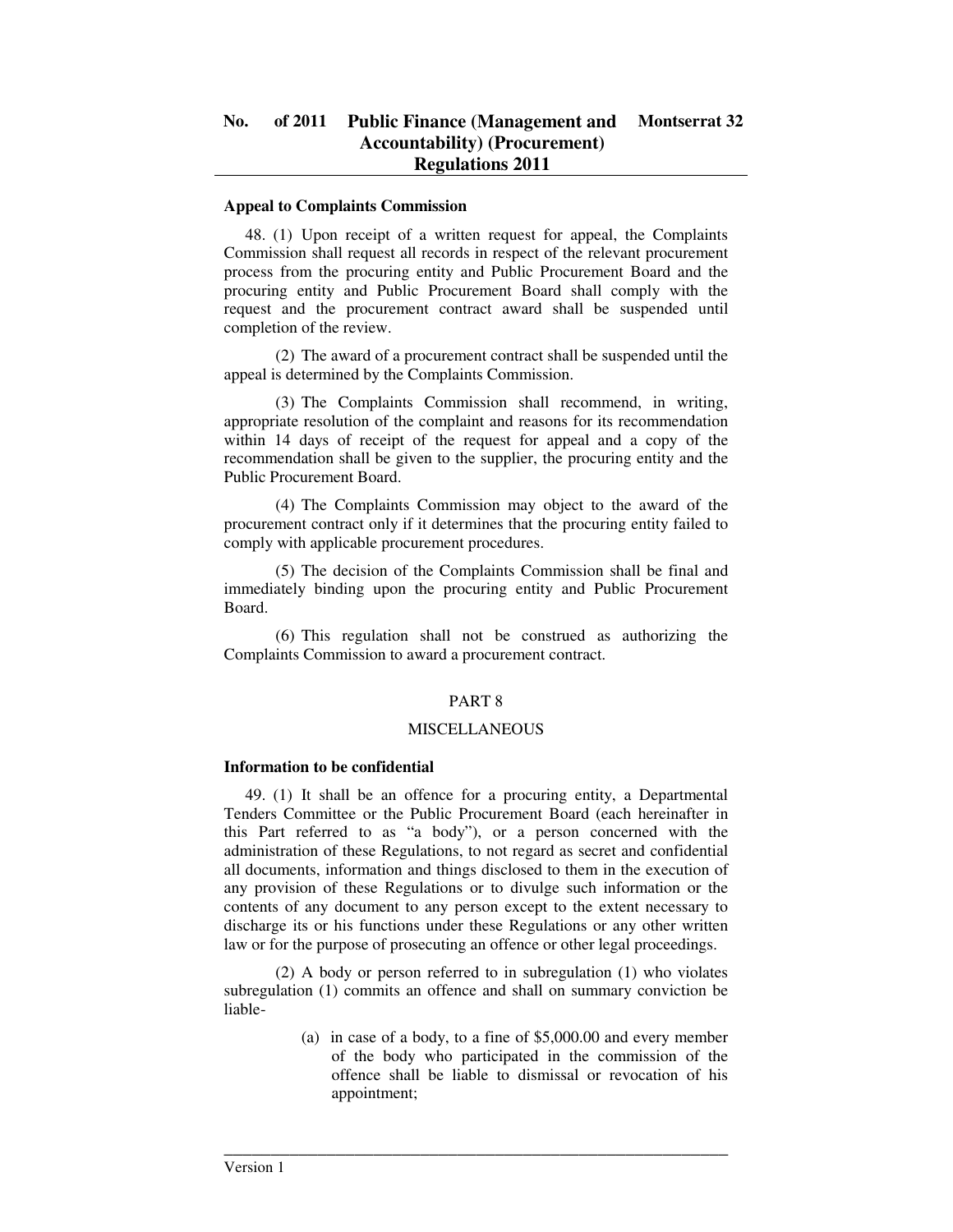(b) in the case of a person, to a fine of \$2,000.00, dismissal or revocation of appointment.

 (3) Any person who receives any information or anything contained in a document, knowing or having reasonable ground to believe at the time he receives it, that it is communicated to him in contravention of this regulation shall, unless he proves that the communication to him of the information or anything contained in the document was contrary to his desire, be guilty of an offence and shall be liable on summary conviction to a fine of \$3,000.00 and to imprisonment for 6 months.

 (4) Any person who, with the intention of gaining any advantage or concession for himself or any other person, offers–

- (a) a member of a body or an officer thereof, or
- (b) a person referred to in subregulation (1) a gift of money or other thing with respect to a matter that is expected to come before the body or person, commits an offence and shall, in addition to being disqualified from being awarded a contract, be liable to a fine of \$5,000.00.

 (5) Notwithstanding anything contained in any other written law, a person who -

- (a) attempts to commit;
- (b) conspires with any other person to commit;
- (c) solicits, incites, aids, abets or counsels any other person to commit or;
- (d) causes or procures or attempts to cause or procure the commission of,

an offence under subregulation (4) shall, in addition to being disqualified from being awarded a contract, be liable to be charged, tried, convicted and punished in all respects as if he were a principal offender.

 (6) A member of a body shall not be personally liable for any act or omission of the Body done or omitted in good faith in the course of the operations of the body; a person concerned with the administration shall not be personally liable for any act or omission done or committed in good faith in the course of such administration.

## **General or special direction of the Minister**

50. (1) In the exercise of its powers and the performance of its function, the Public Procurement Board and the Departmental Tenders Committee shall conform with any general or special directions given to it or the procuring entity by the Minister.

 (2) All directions given by the Minister must be in writing and must be in relation to the economy, development, national defence, security and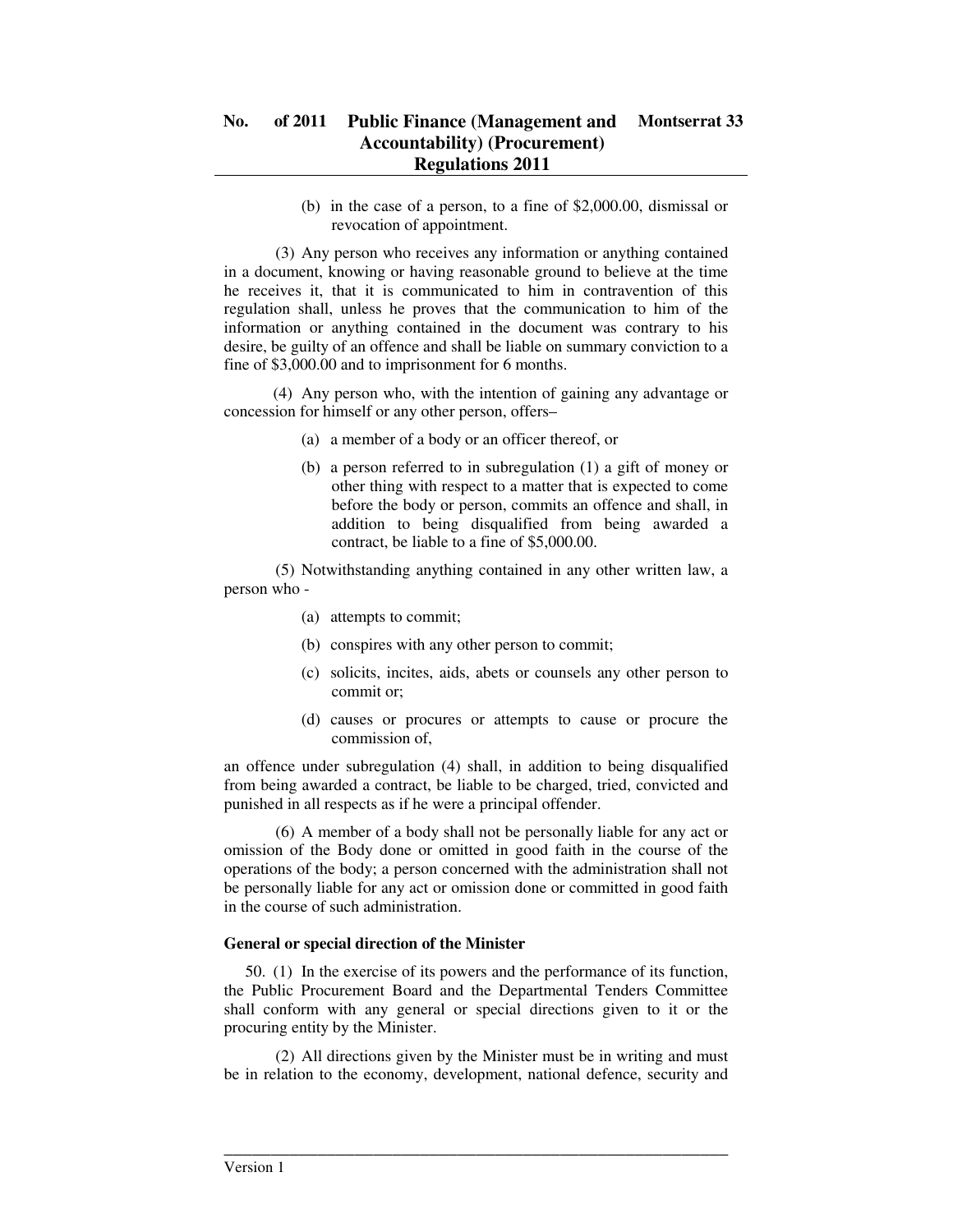other matters of public interest or support some principle aimed at improving the level of transparency, equity and fairness.

 (3) The Minister may only give directions to the procuring entity, the Public Procurement Board or the Departmental Tenders Committee prior to the deadline for submission of tenders.

#### **Disclosure of interest in procurement process**

51**.** (1) It shall be the duty of a member of a body who is in any way whether directly or indirectly, interested in any deliberations of that body regarding the bidding process, to declare the nature of his interest at a meeting of the body.

 (2) The declaration required to be made by this regulation shall be made by a member of the body at the meeting of the body at which the matters referred to in subregulation (1) are being considered or at the earliest opportunity thereafter.

 (3) A member of a body shall not vote in respect of any of the matters referred to in subregulation (1) in which he is interested either directly or indirectly and if he shall so vote his vote shall not be counted nor shall he be counted in the quorum at the meeting.

 (4) Any member of a body who fails to comply with or contravenes this regulation shall on summary conviction be liable to a fine of \$200,000.00 and to imprisonment for 6 months.

### **Meaning of "publish"**

52**.** (1) Whereever a document or information is required to be published in these Regulations, the requirement for publication is satisfied if the contents of the document or the information is disseminated on an internet website created or designated by the Public Procurement Board for matters related to procurement proceedings and at least one of the following:

- (a) a newspaper of nationwide circulation;
- (b) a public notice board designated by the Public Procurement Board for this purpose; or
- (c) a local public radio or television broadcast station.

 (2) A document or information that is required to be published under regulation 10 and 21 shall also be notified in the next issue of the Gazette after publication, as required under subregulation (1), and shall include a statement of the date, place and method in which the document or information was published.

Made by the Governor in Council this day of , 2011.